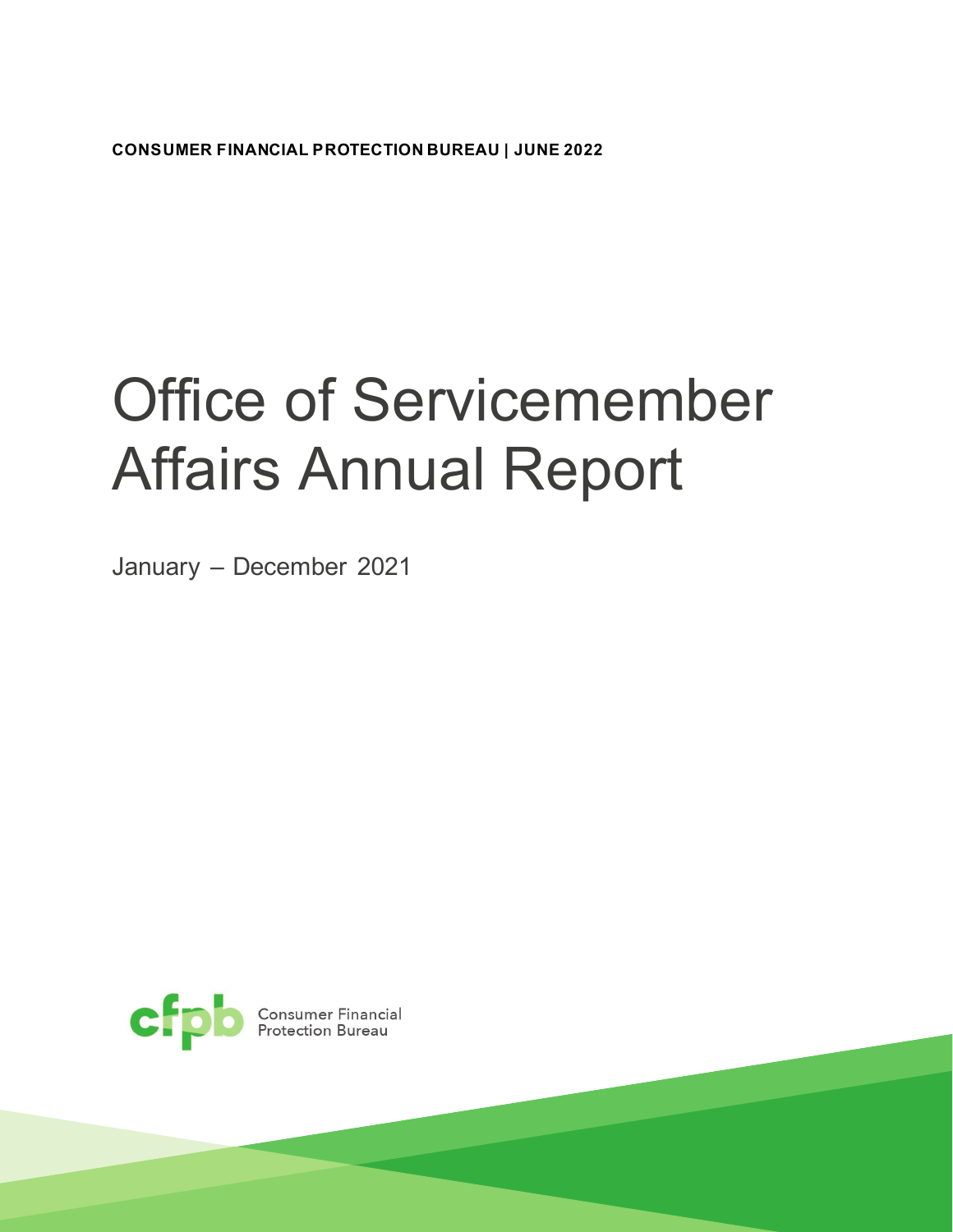## <span id="page-1-0"></span>Table of contents

| 1. |     |                                                                  |     |
|----|-----|------------------------------------------------------------------|-----|
| 2. |     |                                                                  |     |
|    | 2.1 | Servicemembers describe inaccurate information on their reports8 |     |
|    | 2.2 | Servicemembers report difficulties having errors corrected11     |     |
|    | 2.3 | Reporting errors result in distinct harms to servicemembers12    |     |
| 3. |     |                                                                  |     |
|    | 3.1 | Active-duty military encounter problems with private billing     |     |
|    | 3.2 |                                                                  |     |
|    | 3.3 |                                                                  |     |
| 4. |     |                                                                  |     |
| 5. |     |                                                                  | .22 |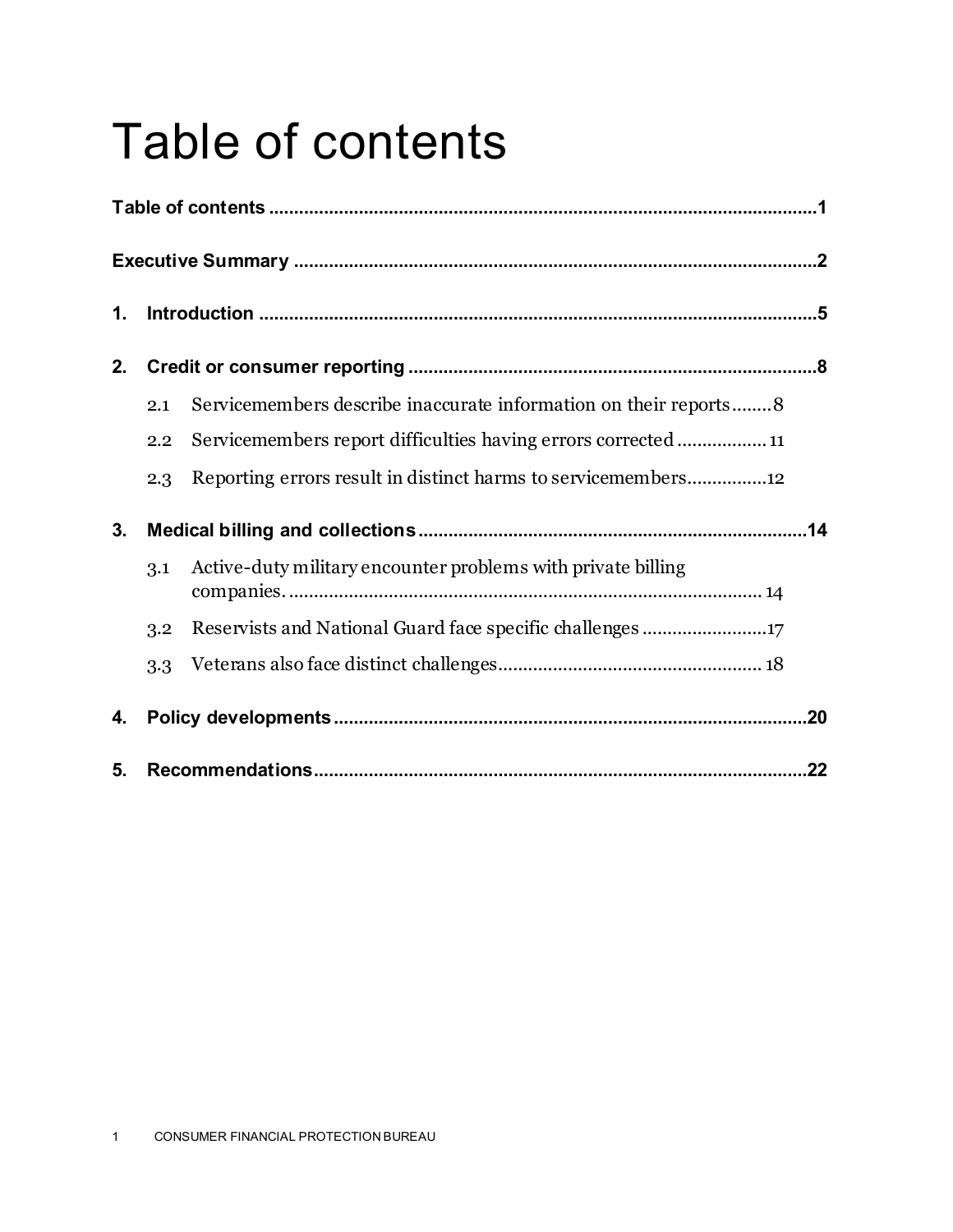## <span id="page-2-0"></span>Executive Summary

Since the Consumer Financial Protection Bureau (CFPB) began accepting consumer complaints in July 2011, servicemembers, veterans, and their families have submitted more than 250,000 complaints. In 2021 alone, servicemembers submitted more than 42,700 complaints—a 5% increase compared to 2020, and a 19% increase compared to 2019. The most common types of complaints were credit or consumer reporting and debt collection, which in total accounted for more than 60% of servicemember complaints.

Inaccuracies in credit reporting and alleged debts subject to collection pose unique challenges for servicemembers, particularly with respect to how they impact servicemembers' housing, transportation, and security clearance. As our analysis of complaints illustrates, problems with medical billing practices are one of the main drivers of the servicemember complaints about consumer reporting and debt collection. That is particularly problematic given the general expectation that our armed forceswill receive full coverage of their medical expenses as a core benefit of their service to our nation. Further exacerbating the risks such inaccuracies can pose, many servicemembers have complained that nationwide consumer reporting companies (NCRCs)failed to adequately respond to disputes and requests for investigation.

This report outlines many of the contributing factors to these dynamics and steps that can be taken to address them. The report also provides further evidence of broader problems concerning medical billing and underlines the dangers regarding the coercive way credit reporting systems can be used to the disadvantage of consumers, especially among military families. Some of the report's key findings regarding servicemembers' complaints about credit reporting and medical billing and collections include:

 **Servicemembers report distinct harms from inaccurate information on their reports.**In 2021, servicemembers submitted more than 17,000 credit or consumer reporting complaints, making it the most commonly complained about financial product or service. Reporting errors result in distinct harms to servicemembers, including jeopardizing housing, transportation, and clearance status. The risk of these distinct harms makes servicemembers particularly vulnerable to coercive credit reporting.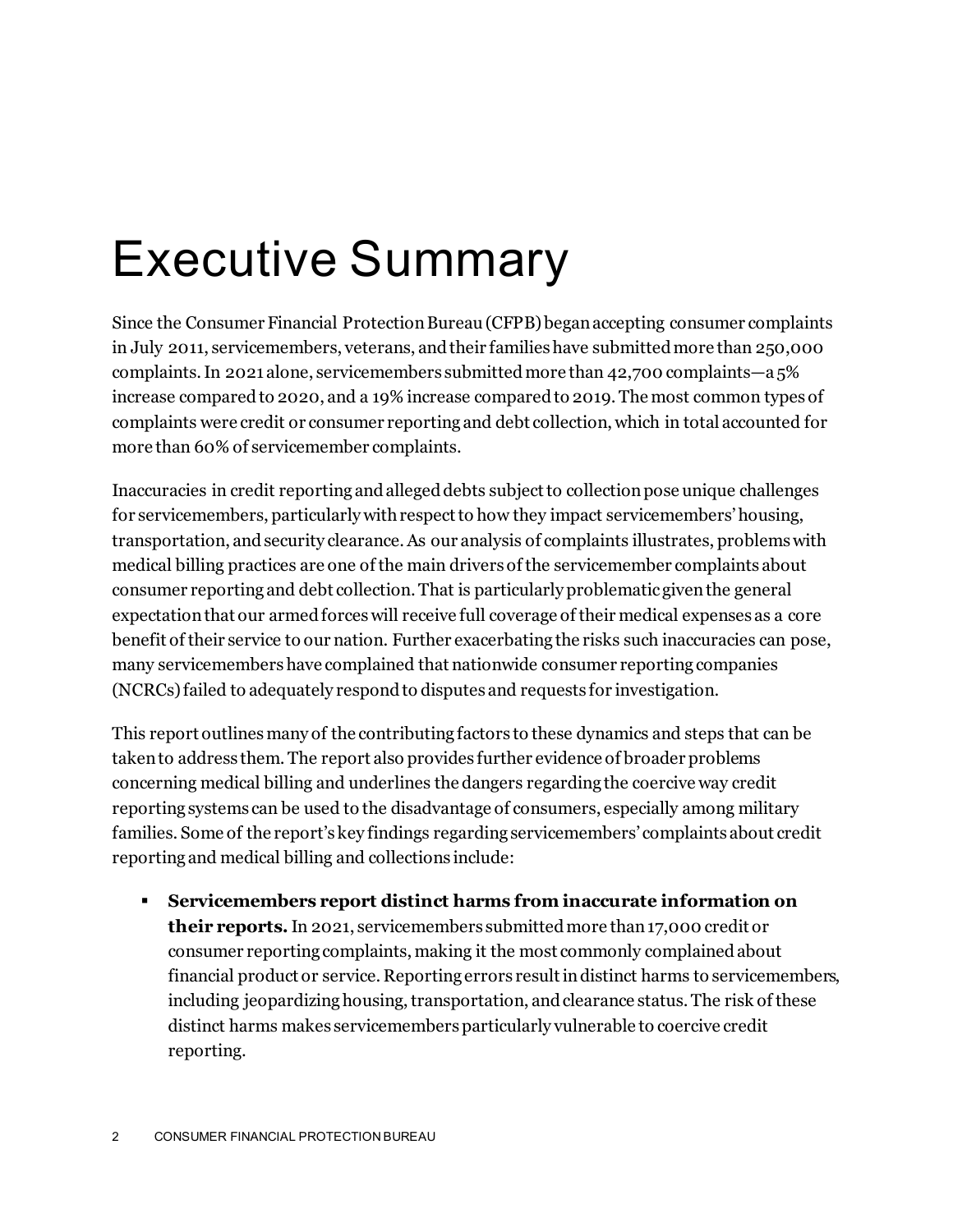- **The nationwide consumer reporting companies (NCRCs) fail to appropriately respond to servicemembers.** Credit reporting companies were not responsive to servicemembers' requests for investigations, jeopardizing their security clearances, job security, and promotion eligibility. Nearly 59 percent of the servicemembers who submitted complaints on credit reporting claimed that the investigation did not fix an error on their credit report. There was also a 71 percent increase in the number of servicemembers claiming the investigation took more than 30 days (the time limit that generally applies). Servicemembers reported that they feared the irreparable harm that negative credit reporting of incorrect medical bills could cause to their careers.
- **Medical billing problems are a driver of credit report and debt collection complaints.** Despite the widespread expectation that a core benefit of military service will be full coverage of medical expenses, servicemembers experienced a range of debt collection and credit reporting activity related to medical bills. This report analyzes more than 5,000 complaints the CFPB received from servicemembers and their families from 2018 to 2021 regarding medical billing and collections. In 2021 alone, there were over 1,500 complaints from servicemembers pertaining to incorrect medical bills appearing on credit reports.
- **Active-duty military encounter problems with private medical billing companies.** One common way that servicemembers accrue medical debt is by the servicemember seeing a private provider (either through referral or emergency care) and the medical billing process between the provider and TRICARE (the insurance program for active-duty military) breaking down.
- **National Guard members and Reservists report similar problems with medical billing and collections.** The CFPB has heard from reservists that providers do not bill the correct entity due to confusion over reservists not being full-time military members. Providers often send the bill directly to the servicemember instead or straight to a debt collector if it is not paid right away.

Consistent with the report findings, the CFPB will use its authorities to address concerns raised in the report and offers the following recommendations:

 **More robust data is needed about the scope and impact of medical debt on servicemembers.** Perhaps due to a perception that servicemembers do not face challenges with medical debt, there is a lack of available data about the problem. These complaints raise significant concerns that medical debt is having an underappreciated and understudied effect on servicemember's financial health, which in turn can affect military readiness.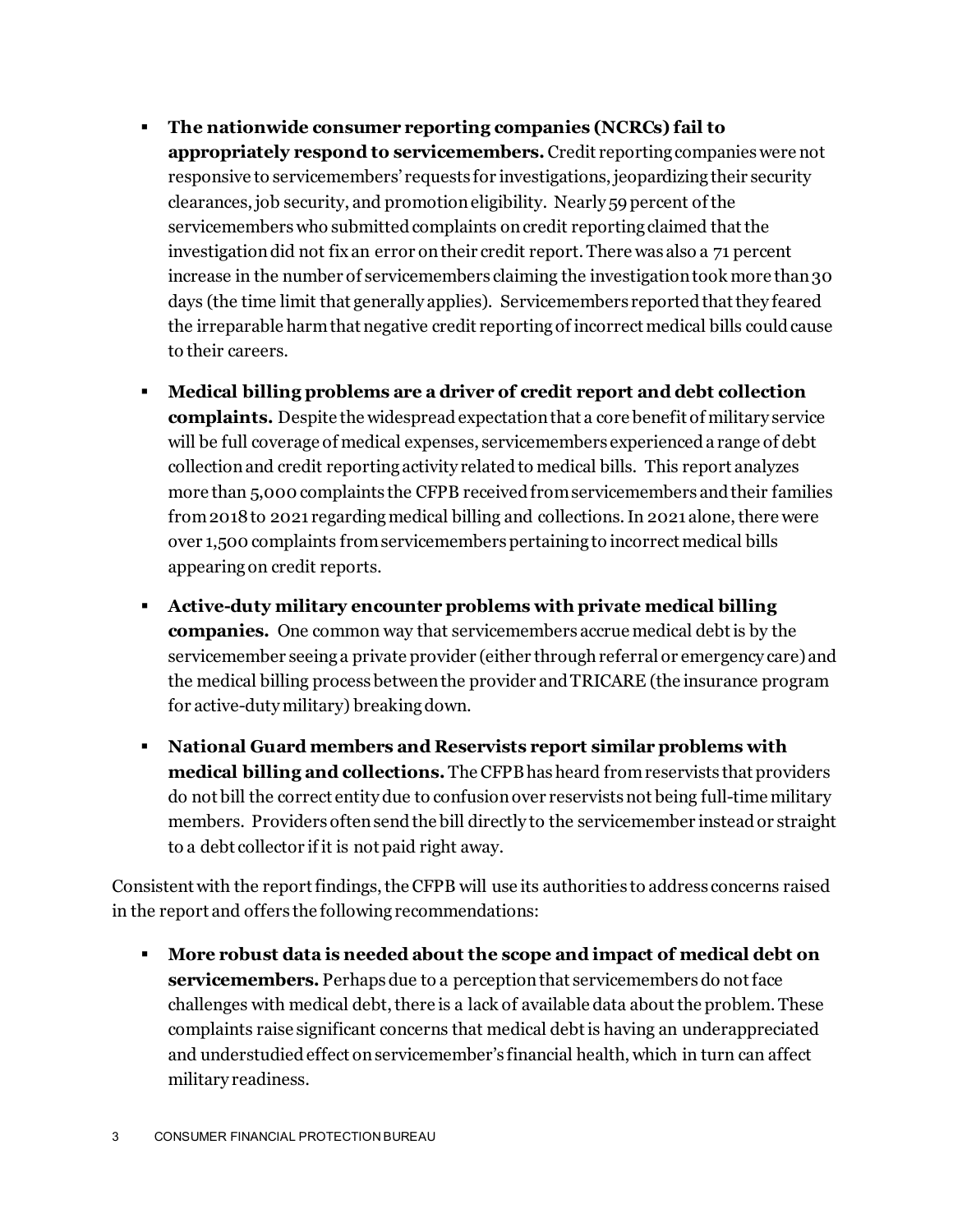- **Medical providers and third-party billing companies should have adequate systems in place to serve servicemembers (including those in the Reserve and National Guard components), retirees, veterans, and their families.**  Complaints suggest that billing issues often occur when providers or third-party billing companies fail to work with TRICARE to get paid for the services they provided. The same issues can occur when providers or third-party billing companies fail to work with the Veterans Choice Program (VCP) for services provided to veterans. As the CFPB has noted in other contexts, collecting debts that are not actually owedcan violate the Fair Debt Collection Practices Act, and furnishing information about debts that are not owed can violate the Fair Credit Reporting Act. [1](#page-4-0)
- **NCRCs should ensure servicemembers, veterans, and their families receive adequate responses to their complaints.** Federal law requires the NCRCs to conduct a review of certain complaints sent to them by the CFPB and to report their determinations and actions to the CFPB. The failure of NCRCs to timely and accurately respond to complaints takes a particular toll on military families. The CFPB will also use its authorities to ensure that consumers receive sufficient responses to their complaints.
- **Medical providers, as well as the NCRCs, should consider emulating recent changes by the VA.** The VA's new rule on credit reporting is a positive step, but complaints indicate that military families are still facing harm from medical billing and collection in other contexts. The VA's changes may be a good model for others serving servicemembers. These changes include exhausting all other collection efforts and reviewing consumers' ability to repay before reporting a medical debt as unpaid and delaying the inclusion of a servicemembers' debt on consumer credit reports for a period of time.

<span id="page-4-0"></span><sup>1</sup> *See generally* Consumer Fin. Prot. Bureau, *Bulletin 2022-01: Medical Debt Collection and Consumer Reporting Requirements in Connection with the No Surprises Act* (Feb. 2022), [https://files.consumerfinance.gov/f/documents/cfpb\\_bulletin-2022-01\\_no-surprises-act\\_2022-01.pdf](https://files.consumerfinance.gov/f/documents/cfpb_bulletin-2022-01_no-surprises-act_2022-01.pdf).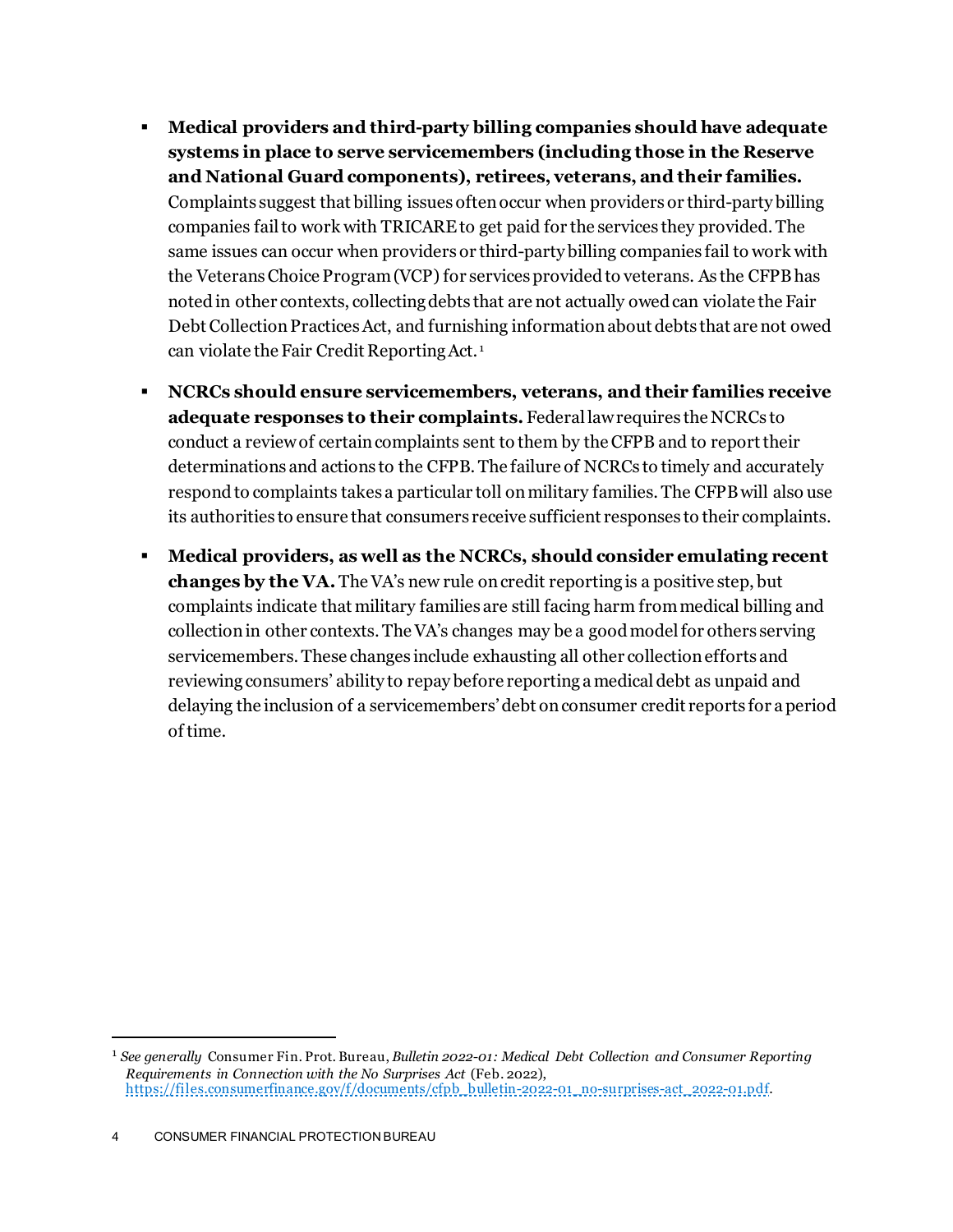### <span id="page-5-0"></span>1. Introduction

The Consumer Financial Protection Bureau (CFPB) began accepting consumer complaints in July [2](#page-5-1)011.<sup>2</sup> Since then, servicemembers, veterans, and their families ("servicemembers") have submitted more than 250,000 complaints (Figure 1).[3](#page-5-2) In 2021 alone, servicemembers submitted more than 42,700 complaints—a 5% increase compared to 2020, and a 19% increase compared to 2019.



**FIGURE 1:** CUMULATIVE COMPLAINT VOLUME SUBMITTED BY SERVICEMEMBERS[4](#page-5-3)

<span id="page-5-1"></span><sup>2</sup> Consumer complaints are submissions that express dissatisfaction with, or communicate suspicion of wrongful conduct by, an identifiable entity related to a consumer's personal experience with a financial product or service. *See generally* Consumer Fin. Prot. Bureau, *Consumer Response Annual Report* (Mar. 2022), [https://files.consumerfinance.gov/f/documents/cfpb\\_2021-consumer-response-annual-report\\_2022-03.pdf.](https://files.consumerfinance.gov/f/documents/cfpb_2021-consumer-response-annual-report_2022-03.pdf)

<span id="page-5-2"></span><sup>3</sup> Complaint data in this report are current as of May 1, 2022. This report excludes some complaints that the CFPB received, including multiple complaints submitted by a given consumer on the same issue (i.e., duplicates), whistleblower tips, and complaints that the CFPB found were submitted without the consumer's authorization. Complaint numbers are rounded throughout the report; therefore, numbers and percentages may not sum to subtotals or 100%.

<span id="page-5-3"></span><sup>4</sup> The CFPB expanded its complaint handling and Consumer Complaint Database over several years. The CFPB added the last product to the complaint form in February 2016. *See* Consumer Fin. Prot. Bureau, *Consumer Complaint Database Release Notes*, [https://cfpb.github.io/api/ccdb/release-notes.html.](https://cfpb.github.io/api/ccdb/release-notes.html)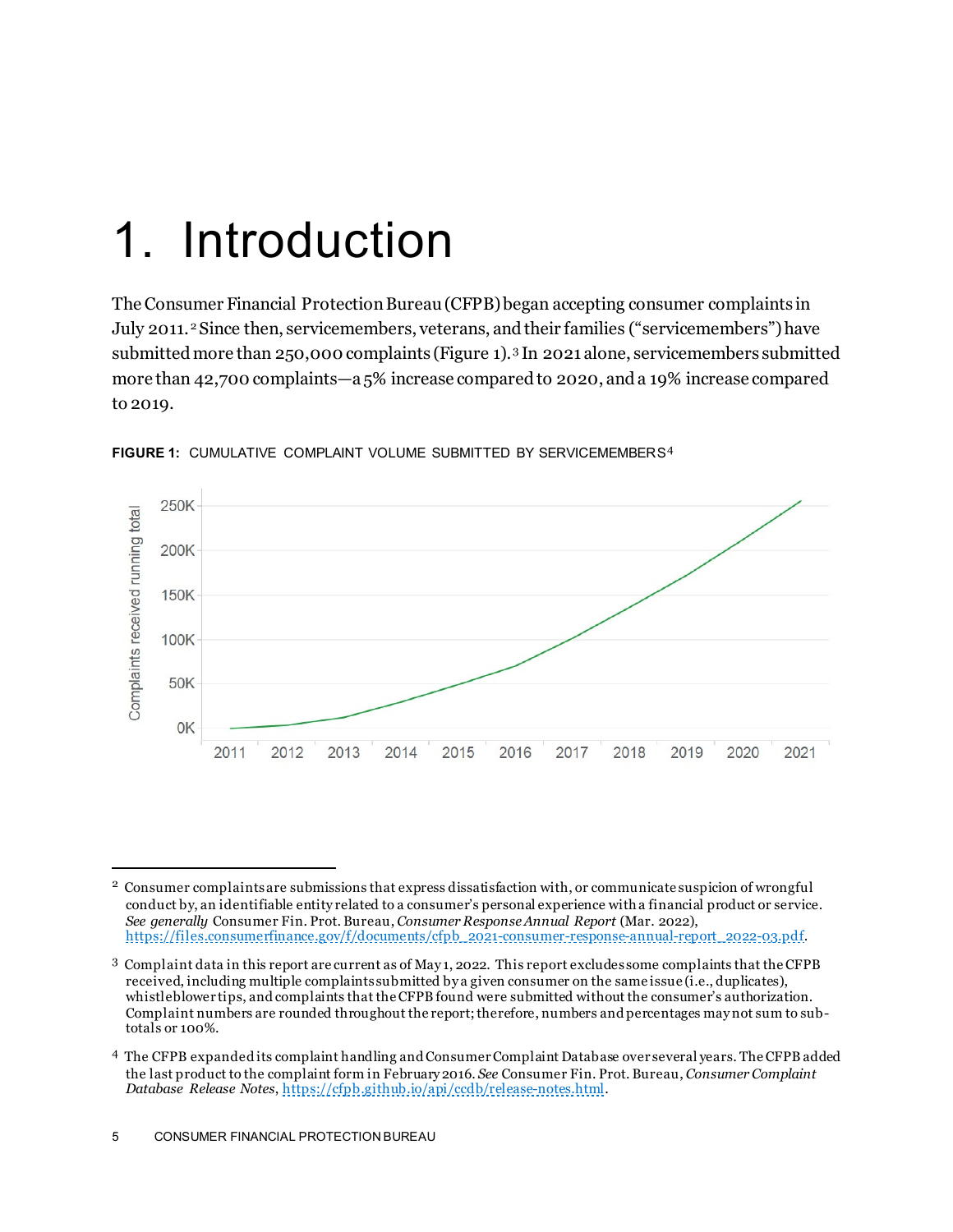Servicemembers are expected to keep their finances in order at every step of their military career. The CFPB is interested in ensuring that servicemembers are able to effectively navigate the military financial lifecycle. [5](#page-6-0) Complaints provide the CFPB with information about the challenges military members—at home and abroad—encounter. Monitoring these complaints helps the CFPB hold companies accountable, while also fulfilling a statutory requirement. [6](#page-6-1)

In 2021, servicemembers submitted more complaints about credit or consumer reporting and debt collectionthan any other financial product or service; indeed, these complaints accounted for more than 60% of servicemember complaints (Figure 2). This annual report summarizes key topics it received from servicemembers throughout the United States and from military bases abroad(Figure 3).



**FIGURE 2:** SERVICEMEMBER COMPLAINT VOLUME BY FINANCIAL PRODUCT OR SERVICE

<span id="page-6-0"></span><sup>5</sup> *See e.g.,* Consumer Fin. Prot. Bureau, *Navigating the military financial lifecycle*, [https://www.consumerfinance.gov/consumer-tools/military-financial-lifecycle/.](https://www.consumerfinance.gov/consumer-tools/military-financial-lifecycle/)

<span id="page-6-1"></span><sup>6</sup> *See* Dodd-Frank Wall Street Reform and Consumer Protection Act of 2010, Pub. L. No. 111-203 (Dodd-Frank Act), Section 1013(d) ("monitor complaints by service members and their families …").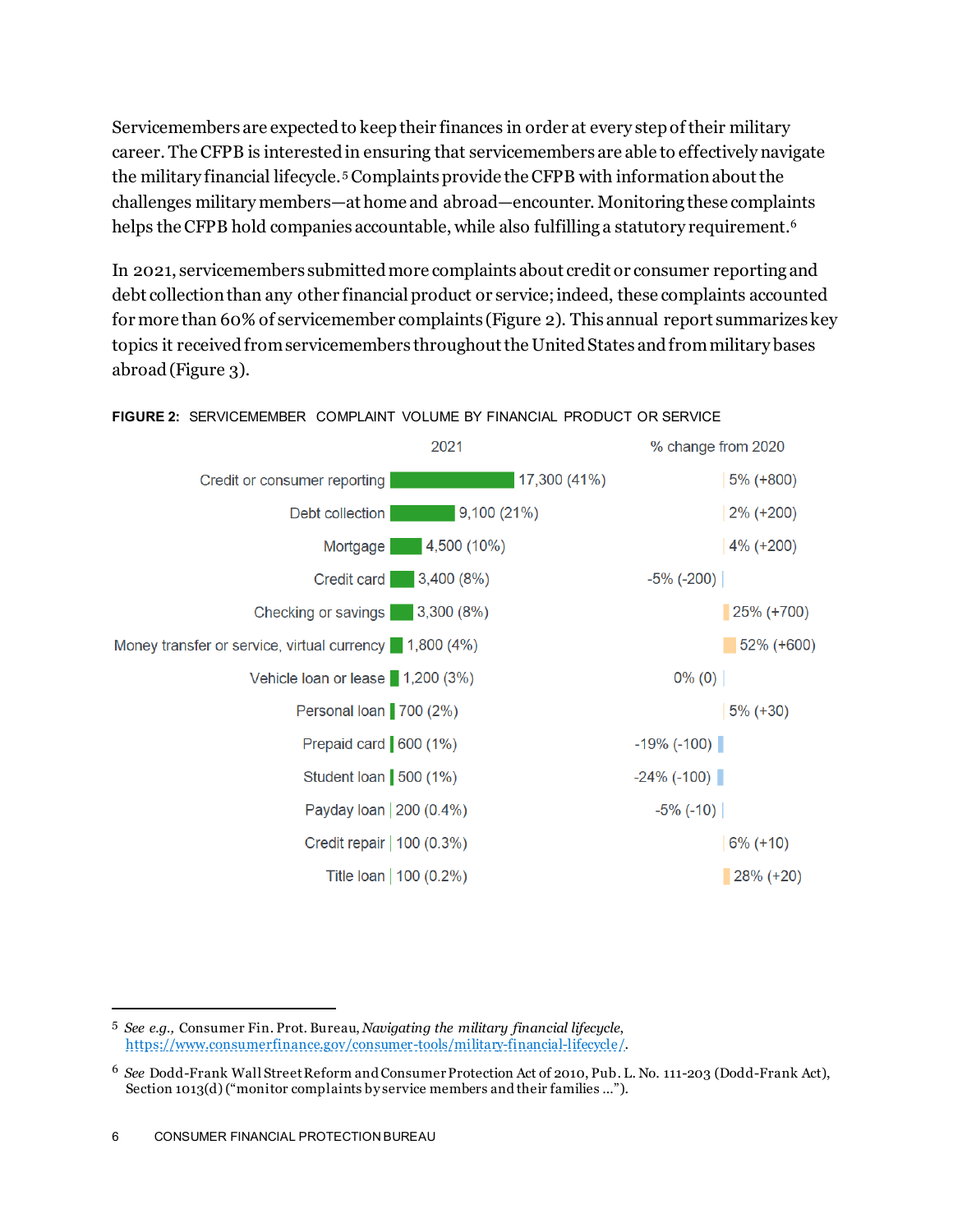

#### **FIGURE 3:** COMPLAINT SUBMISSIONS BY SERVICEMEMBERS PER 1M POPULATION

The CFPB also received approximately 760 from servicemembers stationed abroad in 2021.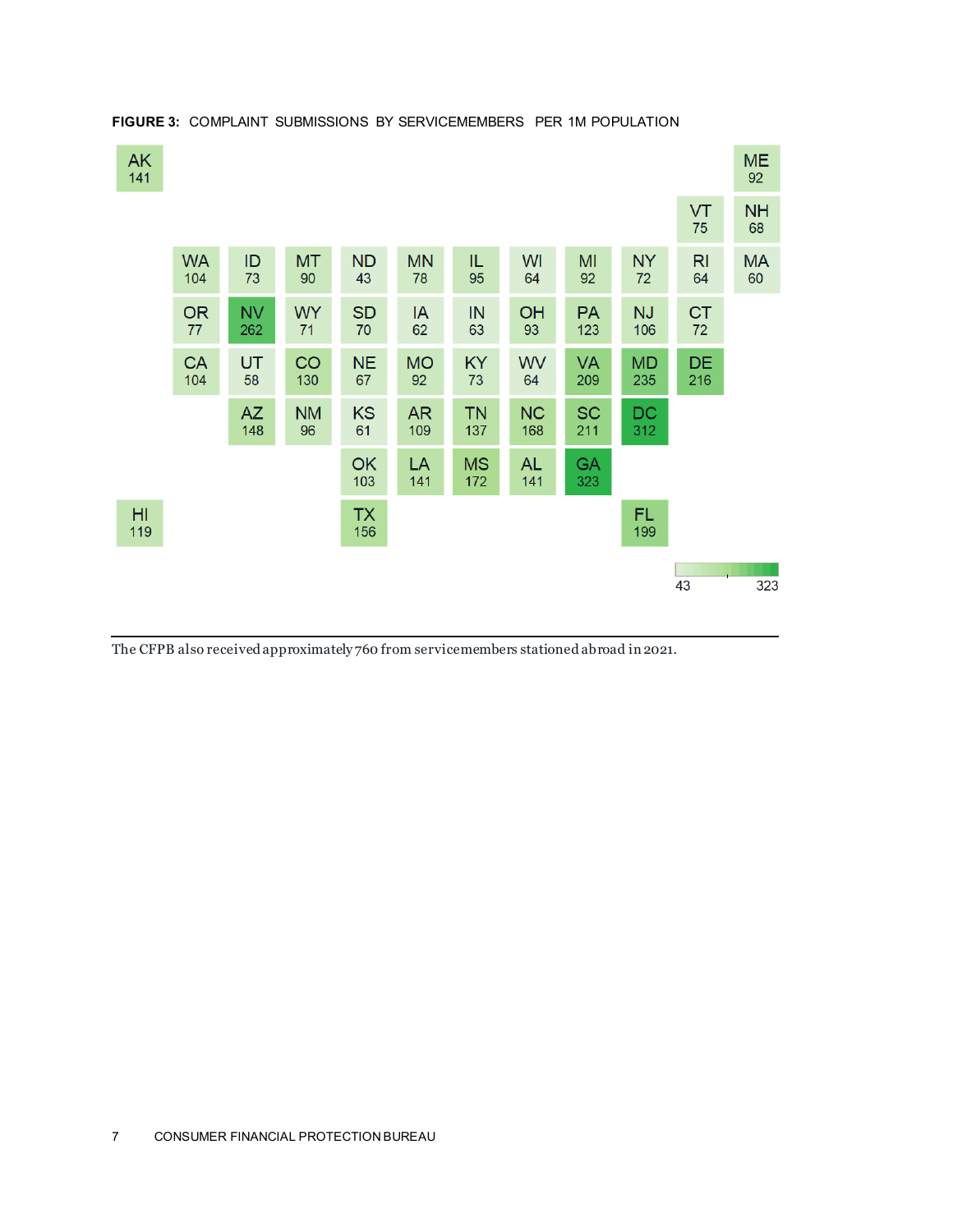## <span id="page-8-0"></span>2. Credit or consumer reporting

Accurate consumer reporting is critical for all consumers, but especially servicemembers. Servicemembers rely on accurate reports to participate in the financial marketplace (e.g., buying a car, obtaining a credit card), as well as to maintain their employment and security clearance. Consumer reporting has long been a source of problems for servicemembers, and the CFPB has published many of their concerns. [7](#page-8-2) In 2021, servicemembers submitted more than 17,000 credit or consumer reporting complaints, making it the most commonly complained about financial product or service.[8](#page-8-3)

### <span id="page-8-1"></span>2.1 Servicemembers describe inaccurate information on their reports

The most common issue servicemembers raised in their credit or consumer reporting complaints is problems with incorrect information on a report. In 2021, 51% of credit or consumer reporting complaints submitted by servicemembers were about this issue (Figure 4).

<span id="page-8-2"></span><sup>7</sup> See e.g., Consumer Fin. Prot. Bureau, Office of Servicemember Affairs Annual Report January 1-December 31, 2020 (May 2021) at Sec. 3.1[, https://files.consumerfinance.gov/f/documents/cfpb\\_osa-annual-report-2020.pdf.](https://files.consumerfinance.gov/f/documents/cfpb_osa-annual-report-2020.pdf)

<span id="page-8-3"></span><sup>8</sup> *See* Consumer Fin. Prot. Bureau, Annual report of credit and consumer reporting complaints (Jan. 2022) at Sec. 3.1, [https://files.consumerfinance.gov/f/documents/cfpb\\_fcra-611-e\\_report\\_2022-01.pdf](https://files.consumerfinance.gov/f/documents/cfpb_fcra-611-e_report_2022-01.pdf) (offering reasons as to why credit or consumer reporting complaint volume has increased over the past several years and how consumers submit multiple complaints in a single complaint session).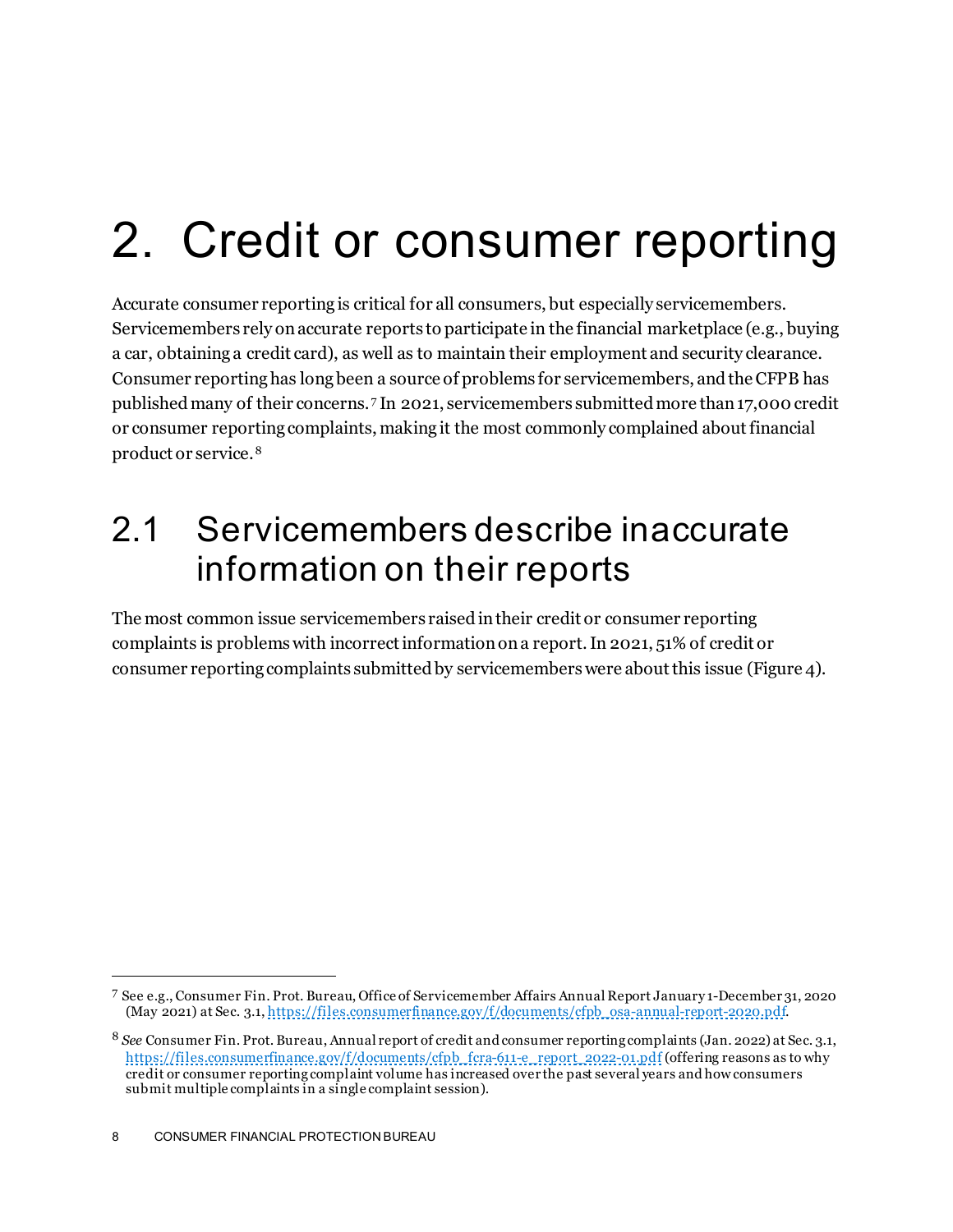#### **FIGURE 4:** CREDIT OR CONSUMER REPORTING COMPLAINTS BY ISSUES SUBMITTED BY SERVICEMEMBERS, 2021



Servicemembers submitted complaints about data furnishers, consumer reporting companies, or both, in this category. Yet, the majority of complaints—more than  $60\%$ —were submitted about the nationwide consumer reporting companies (NCRCs): Equifax, Experian, and TransUnion.

**In their complaints about these companies, servicemembers described issues that resemble issues reported by civilian populations.** Servicemembers, for example, reportednot recognizing a debt on their report, being a victim of identity theft, and first learning of a debt when they obtained a copy of their credit report. As one servicemember described:

Upon return from Military Deployment, I was made aware of an outstanding debt with … a cable service provider I had service with in [Tennessee]. I contacted them and made payment in full … The following month I noticed [debt collector], a collection agency for [cable service provider], was erroneously reporting incorrect information to my personal credit file. I have disputed this account multiple times with all three credit bureaus and [debt collector] has failed in correcting the erroneous information. Since [debt collector] continues to tarnish my financial reputation with erroneous data and can't seem to get it right after multiple investigations resulting in them stating "data is validated," I demand deletion of this account and request your assistance in ensuring this action takes place. [9](#page-9-0)

**Servicemembers reported that medical bills they do not owe are a source of inaccurate information on their reports.** Although active-duty military and their families have health insurance coverage provided by the government, it does not prevent these

<span id="page-9-0"></span><sup>9</sup> Consumer Complaint 477104[5, https://www.consumerfinance.gov/data-research/consumer](https://www.consumerfinance.gov/data-research/consumer-complaints/search/detail/4771045)[complaints/search/detail/4771045](https://www.consumerfinance.gov/data-research/consumer-complaints/search/detail/4771045).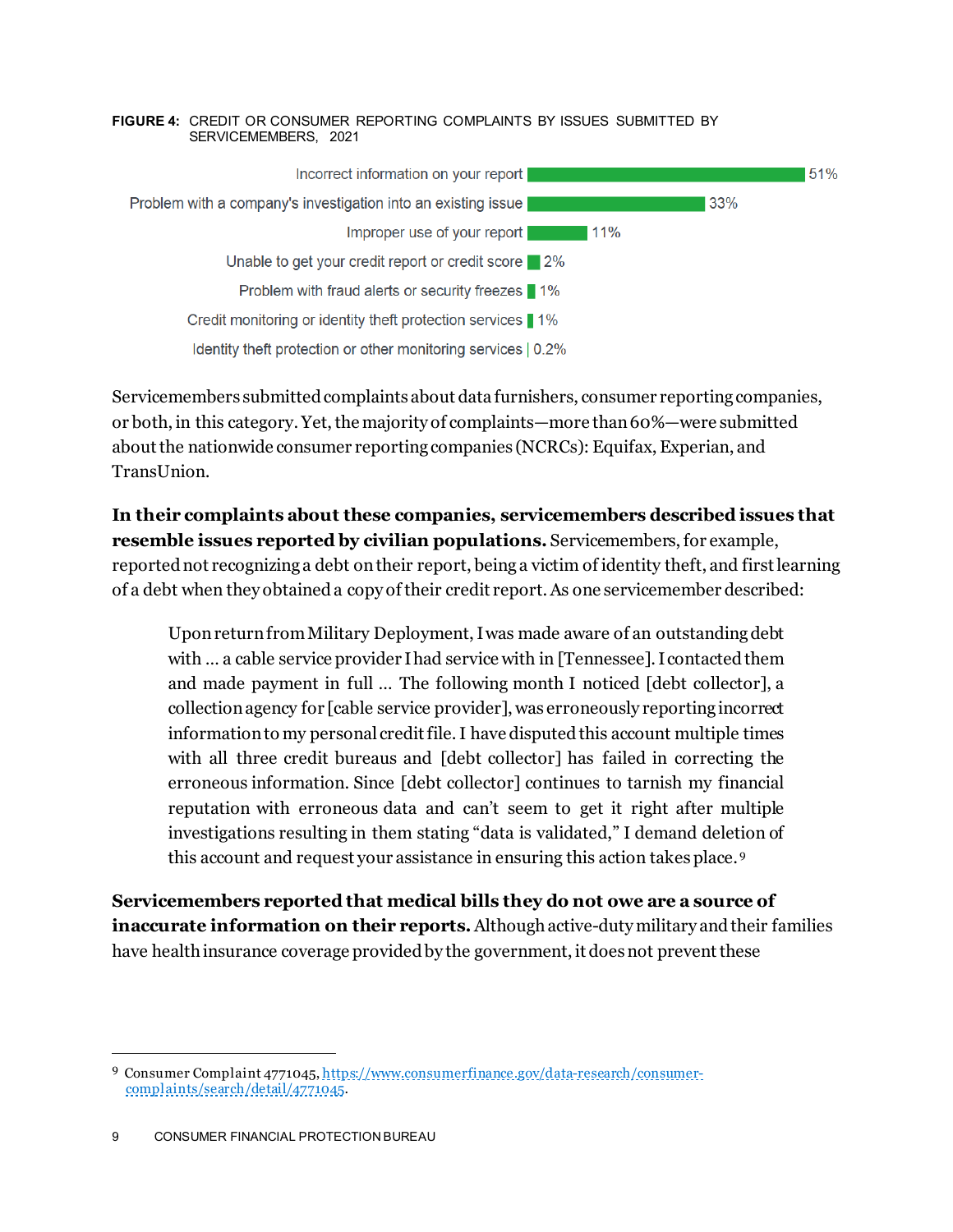servicemembers from receiving medical bills. [10](#page-10-0) Servicemembers reported that medical bills they did not owe were turned over to collectors and subsequently furnished on their report. [11](#page-10-1) For example, as one servicemember described:

I asked the company, [NCRC], to investigate thoroughly the [debt collector] account on my credit report because it in inaccurate. It is for a medical debt that I am not responsible for. The hospital that it would have come from had full access to our insurance information and billed by our active-duty military insurance, Tricare. The insurance paid this debt. Now, [debt collector]is trying to get double paid by us as patients as well for the hospital. This is illegal and unethical. I have asked the creditor and [NCRC] several times to remove it and have even provided evidence to w[h]ere other credit bureaus found it to be a fraudulent debt claim and remove it. [NCRC] still refused to remove it. [12](#page-10-2)

Another servicemember reported:

I'm in the army and the main hospital in my location is [location] Air Force base. Being that I was in bad pain I couldn't make it to the [base] hospital in time so I needed to go [local hospital] on April 14. I called the ambulance and was sent to the hospital. Tricare, the military medical insurance paid the hospital [in sufficient] time and not the ambulance because they did not send them the signed documentation for correction to be paid. However, it was eventually fixed and they received their payment, roughly 3 days before the charges appeared on my credit which has been since April. I contacted the community ambulance and they said that should not have happened because my bill was paid and they would contact the debt collector to remove the debt which has been over a month. I tried to

<span id="page-10-0"></span><sup>&</sup>lt;sup>10</sup> See discussion *infra* Section 3. Unlike debt collection, credit or consumer reporting complaints do not currently ask the type of tradeline that is in controversy. A keyword search for "medical OR doctor" in credit or consumer reporting complaints submitted by servicemembers from 2018 to 2021 yields more than 500 complaints in the public Consumer Complaint Database[, https://www.consumerfinance.gov/data-research/consumer](https://www.consumerfinance.gov/data-research/consumer-complaints/search/api/v1/?date_received_max=2021-12-31&date_received_min=2018-01-01&field=all&format=csv&has_narrative=true&no_aggs=true&product=Credit%20reporting%2C%20credit%20repair%20services%2C%20or%20other%20personal%20consumer%20reports&search_term=medical%20OR%20doctor&size=585&sort=created_date_desc&tags=Servicemember)[complaints/search/api/v1/?date\\_received\\_max=2021-12-31&date\\_received\\_min=2018-01-](https://www.consumerfinance.gov/data-research/consumer-complaints/search/api/v1/?date_received_max=2021-12-31&date_received_min=2018-01-01&field=all&format=csv&has_narrative=true&no_aggs=true&product=Credit%20reporting%2C%20credit%20repair%20services%2C%20or%20other%20personal%20consumer%20reports&search_term=medical%20OR%20doctor&size=585&sort=created_date_desc&tags=Servicemember) [01&field=all&format=csv&has\\_narrative=true&no\\_aggs=true&product=Credit%20reporting%2C%20credit%20re](https://www.consumerfinance.gov/data-research/consumer-complaints/search/api/v1/?date_received_max=2021-12-31&date_received_min=2018-01-01&field=all&format=csv&has_narrative=true&no_aggs=true&product=Credit%20reporting%2C%20credit%20repair%20services%2C%20or%20other%20personal%20consumer%20reports&search_term=medical%20OR%20doctor&size=585&sort=created_date_desc&tags=Servicemember) [pair%20services%2C%20or%20other%20personal%20consumer%20reports&search\\_term=medical%20OR%20do](https://www.consumerfinance.gov/data-research/consumer-complaints/search/api/v1/?date_received_max=2021-12-31&date_received_min=2018-01-01&field=all&format=csv&has_narrative=true&no_aggs=true&product=Credit%20reporting%2C%20credit%20repair%20services%2C%20or%20other%20personal%20consumer%20reports&search_term=medical%20OR%20doctor&size=585&sort=created_date_desc&tags=Servicemember) [ctor&size=585&sort=created\\_date\\_desc&tags=Servicemember](https://www.consumerfinance.gov/data-research/consumer-complaints/search/api/v1/?date_received_max=2021-12-31&date_received_min=2018-01-01&field=all&format=csv&has_narrative=true&no_aggs=true&product=Credit%20reporting%2C%20credit%20repair%20services%2C%20or%20other%20personal%20consumer%20reports&search_term=medical%20OR%20doctor&size=585&sort=created_date_desc&tags=Servicemember). This result does not include complaints where the servicemember did not provide consent to have their narrative published.

<span id="page-10-1"></span><sup>&</sup>lt;sup>11</sup> A recent CFPB report estimates that there are roughly 43 million people with medical debt on their credit report, with an outstanding total balance of around \$88 billion. *See* Consumer Fin. Prot. Bureau, *Medical debt burden in the United States* (Mar. 2022), [https://www.consumerfinance.gov/data-research/research-reports/medical-debt](https://www.consumerfinance.gov/data-research/research-reports/medical-debt-burden-in-the-united-states/)[burden-in-the-united-states/.](https://www.consumerfinance.gov/data-research/research-reports/medical-debt-burden-in-the-united-states/)

<span id="page-10-2"></span><sup>&</sup>lt;sup>12</sup> Consumer Complaint 4140969[, https://www.consumerfinance.gov/data-research/consumer](https://www.consumerfinance.gov/data-research/consumer-complaints/search/detail/4140969)[complaints/search/detail/4140969.](https://www.consumerfinance.gov/data-research/consumer-complaints/search/detail/4140969)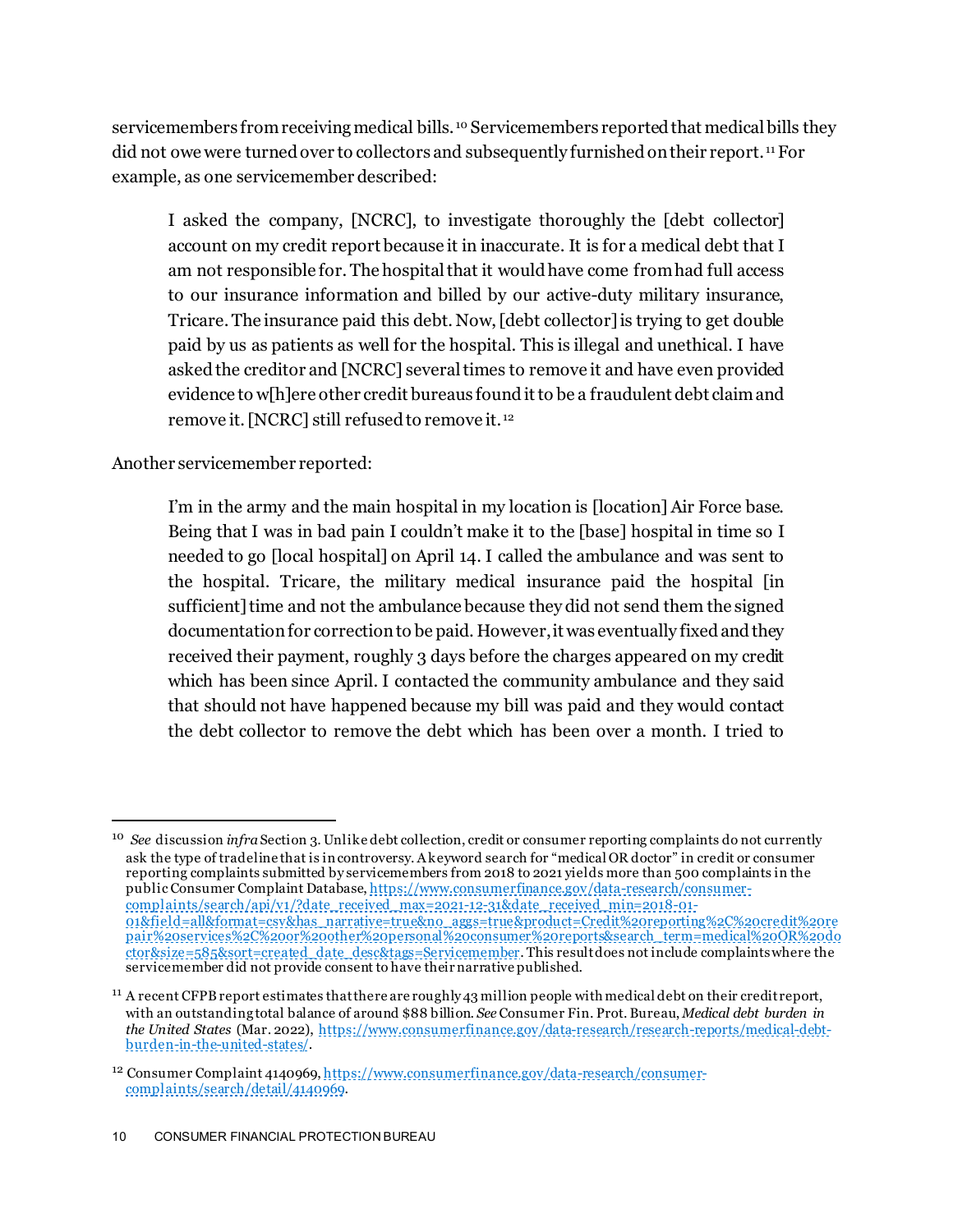dispute it myself and I have proof that it was paid and it should not have been on my credit, to begin with. [13](#page-11-1)

### <span id="page-11-0"></span>2.2 Servicemembers report difficulties having errors corrected

When consumers, including servicemembers, believe there is inaccurate information on their credit report, the Fair Credit Reporting Act (FCRA) enables them to dispute the information. Consumersmay dispute information with the data furnisher (e.g., a lender or servicer), one or more national consumer reporting companies (NCRCs), or both the furnisher and NCRCs. Servicemembers may also submit complaints to the CFPB. NCRCs must satisfy legal requirements when information is disputed. Under the FCRA, if a consumer disputes with the NCRC the completeness or accuracy of an item of information, the NCRC has an obligation to conduct a reasonable reinvestigation. [14](#page-11-2)There are specific timelines, notification requirements, and actions a NCRC must follow when conducting a reasonable reinvestigation.[15](#page-11-3) The CFPB has documented the challenges consumers face in having inaccurate information removed or updated on their reports maintained by the NCRCs.<sup>[16](#page-11-4)</sup>Complaints suggest that the experience of servicemembers is similar.

**Complaint analyses suggest that servicemembers encounter issues when disputing inaccurate information.** About one-third of credit or consumer reporting complaints submitted by servicemembers were about problems with a company's investigation into an existing issue (Figure 4). In these complaints, servicemembers describe NCRCs discarding information they provide about inaccurate accounts, not providing timely responses to their dispute letters, or not providing a response entirely. For example, as a servicemember reported:

I requested [NCRC]investigate three negative tradelines via a certified mail receipt requested and they opened the investigation on January 22, 2021 with an estimated completion date of February 24, 2021. Not only did [NCRC] not complete the investigation by the 24th, but the lender … only marked the two

<span id="page-11-1"></span><sup>&</sup>lt;sup>13</sup> Consumer Complaint 4417210[, https://www.consumerfinance.gov/data-research/consumer](https://www.consumerfinance.gov/data-research/consumer-complaints/search/detail/4417210)[complaints/search/detail/4417210.](https://www.consumerfinance.gov/data-research/consumer-complaints/search/detail/4417210)

<span id="page-11-2"></span><sup>14</sup> 15 U.S.C. § 1681i(a)(1)(A).

<span id="page-11-3"></span><sup>15</sup> *See, e.g.,* Consumer Fin. Prot. Bureau, Supervisory Highlights Consumer Reporting Special Edition (Dec. 2019) at Section 3.4[, https://files.consumerfinance.gov/f/documents/cfpb\\_supervisory-highlights\\_issue-20\\_122019.pdf](https://files.consumerfinance.gov/f/documents/cfpb_supervisory-highlights_issue-20_122019.pdf).

<span id="page-11-4"></span><sup>16</sup> *See generally* Consumer Fin. Prot. Bureau, *supra* note 7.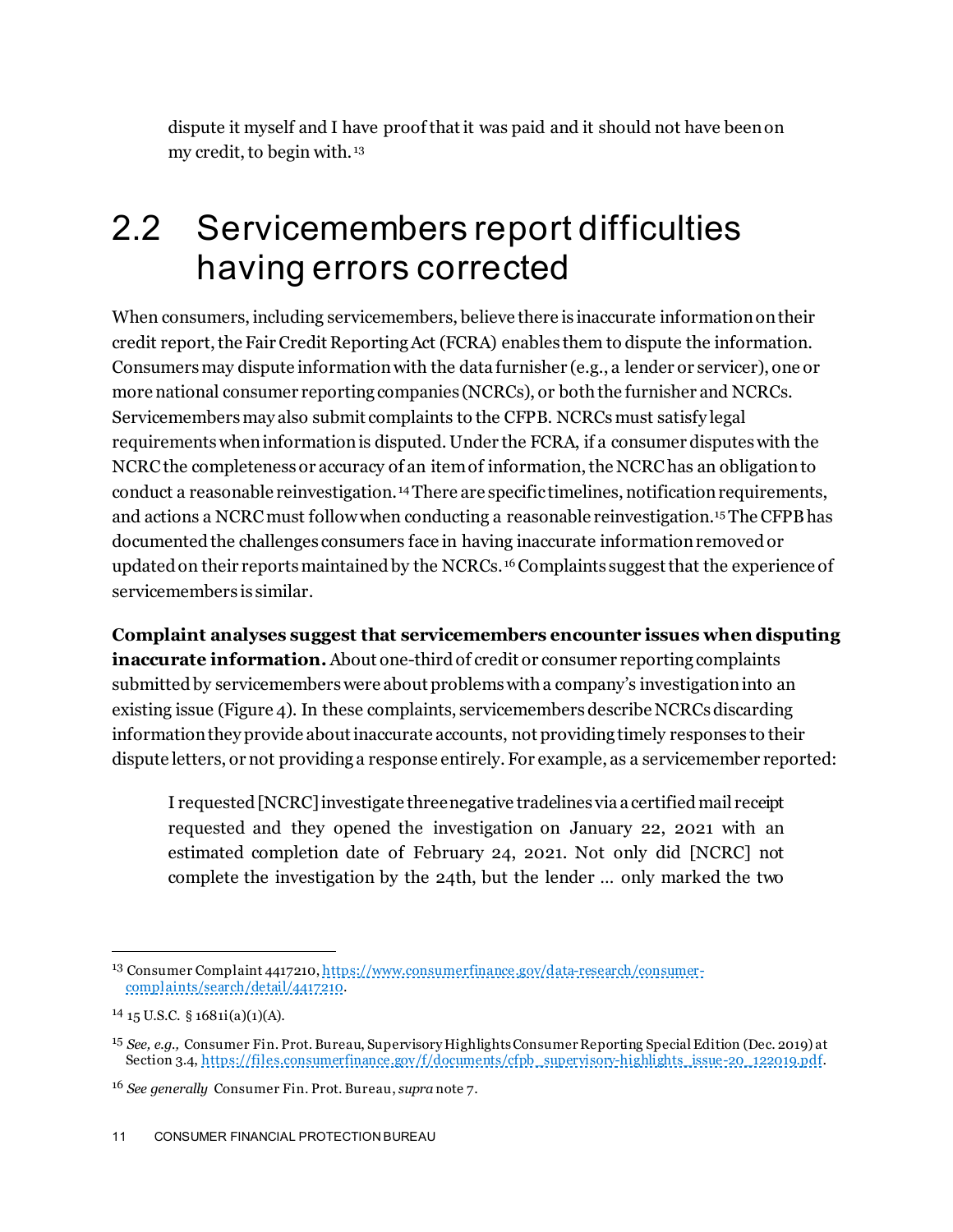accounts as "customer disputes - investigation in progress" days after the 30 day dispute window expired.<sup>[17](#page-12-1)</sup>

**Complaint analyses also suggest that servicemembers receive inadequate and incomplete responses to their consumer complaints.** When servicemembers submit complaints to the CFPB, the CFPB expects the NCRCs to respond to complaints, including those complaints where they have an obligation to do so under the FCRA. The CFPB's complaint analyses suggest that, in 2021, the NCRCs ignored their obligation, leavingmany servicemembers without a response to the issues they raised in their complaints. [18](#page-12-2)

#### <span id="page-12-0"></span>2.3 Reporting errors result in distinct harms to servicemembers

The consequences of having inaccurate information on a report or not successfully correcting that information are numerous. The CFPB has summarized how problems correcting inaccurate informationmay result in frustration, stress, wastedtime and money, payments for debts consumers state they do not owe, and feeling caught between furnishers and NCRCs. [19](#page-12-3)The circumstances associated with being a servicemember create additional and distinct challenges.

**The Department of Defense continuously monitors the financial status of servicemembers with security clearances; therefore, errors on a report can jeopardize a clearance status.** Many servicemembers, including all officers, are required to have national security clearance checks that include detailed reviews of their credit history. These checks can occur at any time. If a review reveals a history of failing to meet their financial obligations, being in excessive debt, or having a high debt-to-income ratio, the security clearance may be revoked.<sup>[20](#page-12-4)</sup> Because of the reliance on a servicemember's report, it is imperative that their reports are accurate.

<span id="page-12-1"></span><sup>17</sup> Consumer Complaint 417745[5, https://www.consumerfinance.gov/data-research/consumer](https://www.consumerfinance.gov/data-research/consumer-complaints/search/detail/4177455)[complaints/search/detail/4177455.](https://www.consumerfinance.gov/data-research/consumer-complaints/search/detail/4177455)

<span id="page-12-2"></span><sup>18</sup> *See generally* Consumer Fin. Prot. Bureau, *supra* note 7.

<span id="page-12-3"></span><sup>19</sup> *Id.* at Sec. 3.2. *See also* Press Release, Veterans Affairs, *VA establishes new threshold for reporting benefit and medical debt* (Feb. 2022),<https://www.va.gov/opa/pressrel/pressrelease.cfm?id=5758> ("Reporting debt to consumer reporting agencies impacts credit worthiness and negative reports may cause financial distress for Veterans").

<span id="page-12-4"></span><sup>20</sup> *See e.g.,* Consumer Fin. Prot. Bureau, *WARNO: New security clearance guidelines make it more important than ever for servicemembers to monitor their credit* (Aug. 20, 2018)[, https://www.consumerfinance.gov/about](https://www.consumerfinance.gov/about-us/blog/warno-new-security-clearance-guidelines-make-it-more-important-ever-servicemembers-monitor-their-credit/)[us/blog/warno-new-security-clearance-guidelines-make-it-more-important-ever-servicemembers-monitor-their](https://www.consumerfinance.gov/about-us/blog/warno-new-security-clearance-guidelines-make-it-more-important-ever-servicemembers-monitor-their-credit/)[credit/.](https://www.consumerfinance.gov/about-us/blog/warno-new-security-clearance-guidelines-make-it-more-important-ever-servicemembers-monitor-their-credit/)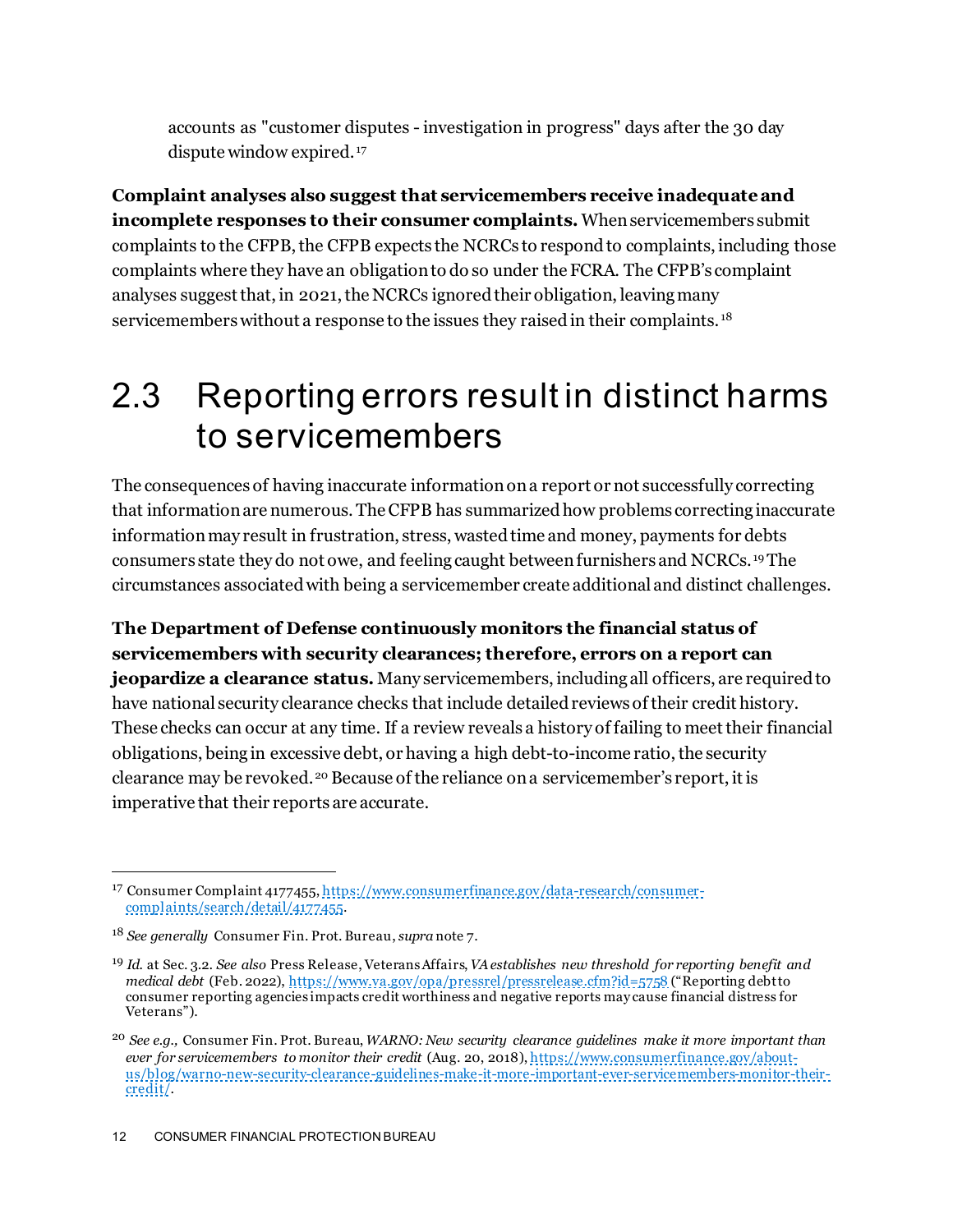**Servicemembers move often, and so errors on a report can jeopardize housing and transportation.** Every year, an estimated 400,000 servicemembers make a permanent change of station (PCS).[21](#page-13-0)A PCS may take a servicemember (and any family living with them) to a different duty location. During a PCS, a servicemember typically applies for new housing at their new duty station and may need to purchase an automobile or other big-ticket items, like household goods or appliances.Errors on a servicemember's report can frustrate their ability to make this transition smoothly.

<span id="page-13-0"></span><sup>21</sup> *See* Military One Source, PCS: The Basics About Permanent Change of Station (last updated: Jan. 12, 2022), [https://www.militaryonesource.mil/moving-housing/moving/planning-your-move/pcs-the-basics-about](https://www.militaryonesource.mil/moving-housing/moving/planning-your-move/pcs-the-basics-about-permanent-change-of-station/)[permanent-change-of-station/.](https://www.militaryonesource.mil/moving-housing/moving/planning-your-move/pcs-the-basics-about-permanent-change-of-station/)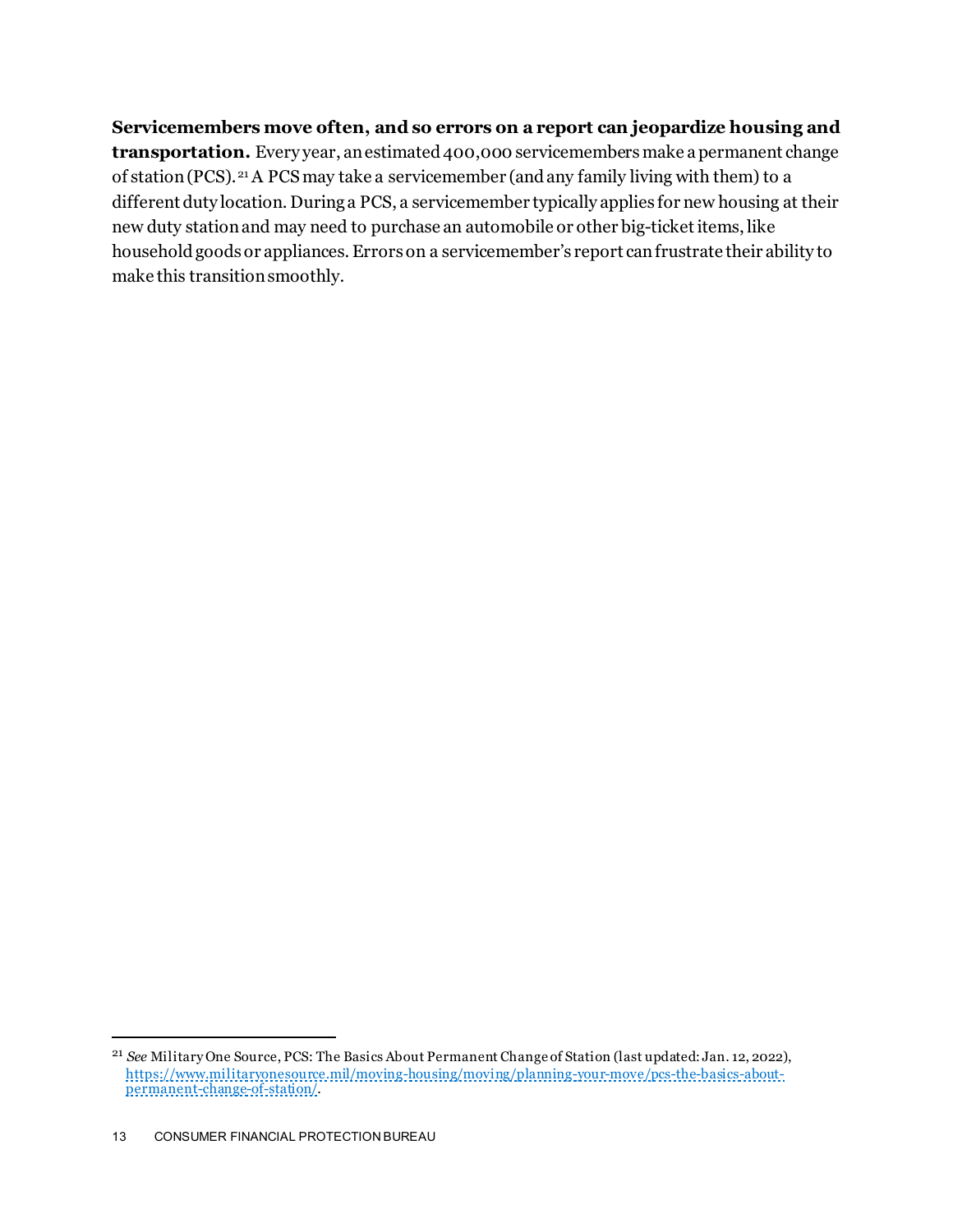## <span id="page-14-0"></span>3. Medical billing and collections

When an individual joins the military, a principal benefit is health insurance coverage for the servicemember and their family. The military uses health insurance as an incentive to recruit new members. The U.S. Army, for example, includes "the best health care benefits in the country" among its list of benefits.<sup>[22](#page-14-2)</sup> Given this guarantee—and the sacrifices military members and their families make in service to their country—medical billing should be handled promptly so servicemembers are not left with an erroneous medical bill.

Unfortunately, too often, this is not the case. The CFPB has received thousands of debt collection complaints from servicemembers detailing medical billing issues that have gone wrong. And as discussed in Section 2, many more servicemembers report credit or consumer reporting problems associated with medical billing procedures.[23](#page-14-3)

### <span id="page-14-1"></span>3.1 Active-duty military encounter problems with billing from private providers

All active-duty military and their families are automatically enrolled in an insurance program called TRICARE Prime that generally covers all their medical needs. Most active duty servicemembers and their families receive treatment at a military treatment facility (MTF) and have no payment due for services or medication and no paperwork. But when specialty care is needed, a primary care manager (PCM) may send the servicemember or their family member to a third-party TRICARE regional contractor. The PCMs make a referral to specialists who can provide services that could not be provided at the MTF, work with the regional contractor for referrals and authorizations, accept copayments from servicemembers, and work with the private provider to submit claims for the covered servicemember or family member.

<span id="page-14-2"></span><sup>22</sup> *See* U.S. Army, *Army Health Care and Vacation*,<https://www.goarmy.com/benefits/health-care-vacation.html>.

<span id="page-14-3"></span><sup>23</sup> *See* discussion *supra* Section 2.1.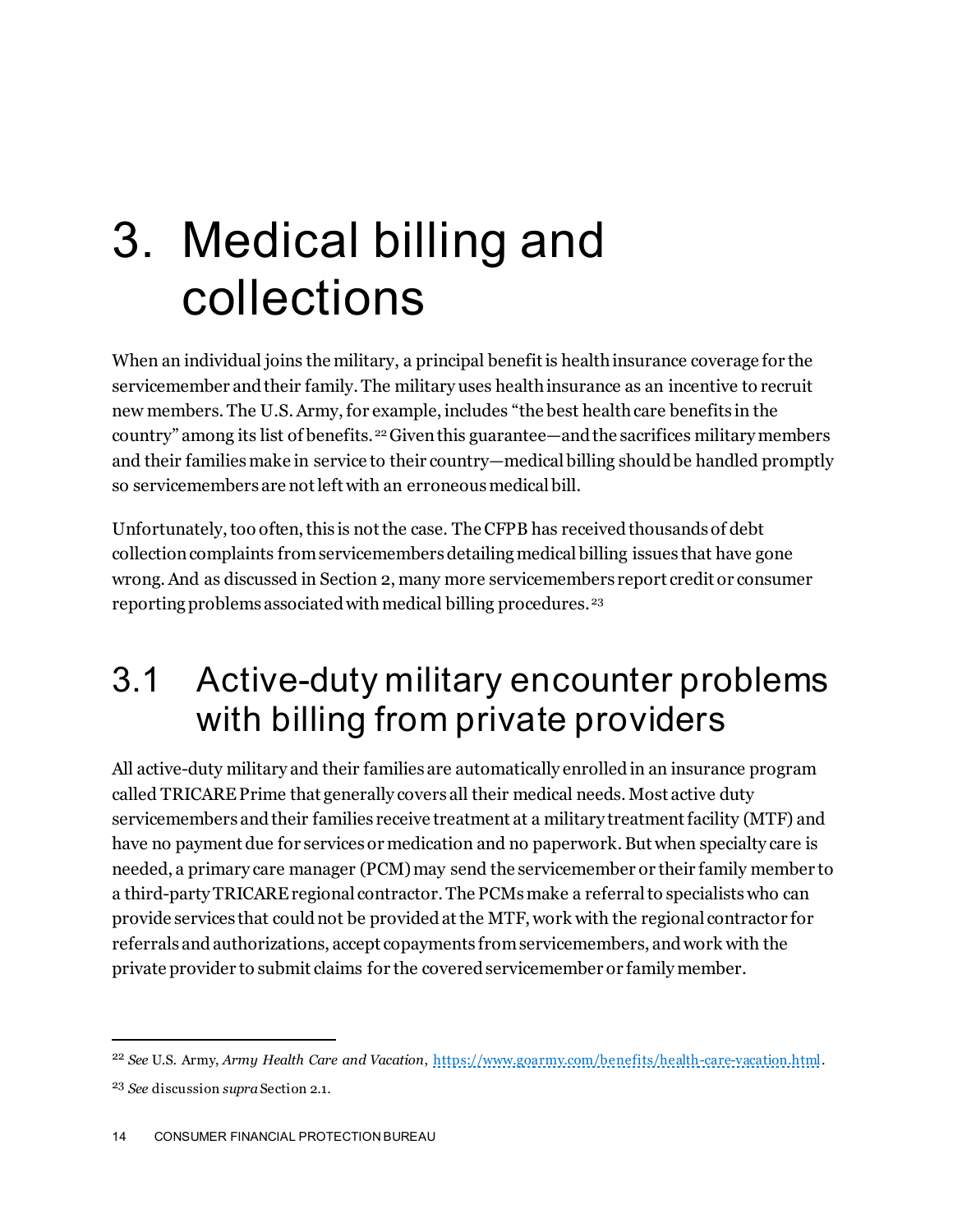When a servicemember seeks medical care at a private healthcare provider, the provider typically collects pertinent information (e.g., the servicemember's military ID as proof of insurance) and later submits a claim to TRICARE. Nonetheless, complaints indicate that servicemembers often discover months later that there is a billing issue, that their account has been turned over to collections, or that negative information has been furnished to the consumer reporting company.

In their medical debt collection complaints to the CFPB, the most common issue servicemembers identifiedwas attempts to collect a debt not owed.[24](#page-15-0) In 2021, 54% of medical debt collection complaints submitted by servicemembers were about this issue (Figure 5).

#### **FIGURE 5:** SERVICEMEMBERS' MEDICAL DEBT COLLECTION COMPLAINTS BY ISSUE, 2021



Based on the CFPB's review of medical debt collection complaints, several factorsmay result in a medical bill collectionfor active duty servicemembers.

**Receiving treatment at a civilian healthcare provider is a common precursor to medical collections.** Active duty servicemembers typically receive treatment at an MTF. But complaints suggest that collections issues sometimes occur when servicemembers are referred for outpatient services or use emergency services outside of an MTF.

**Healthcare providers who do not routinely treat active-duty military may not have sufficient policies to process TRICARE claims.** Servicemembers reported that billing issues occurred because private medical providers failed to collect key information for their TRICARE claims, did not associate their coverage with their account, or failed to submit the claim to TRICARE for processing. As one servicemember described:

On the date of service, I was covered medically under Tricare Prime (Active Military Insurance) insurance and I provided this information at this time. Tricare

<span id="page-15-0"></span><sup>&</sup>lt;sup>24</sup> The term "medical debt collection complaints" is used in this report to mean complaints submitted in the debt collection category where the servicemember indicated that the type of debt in collection was medical.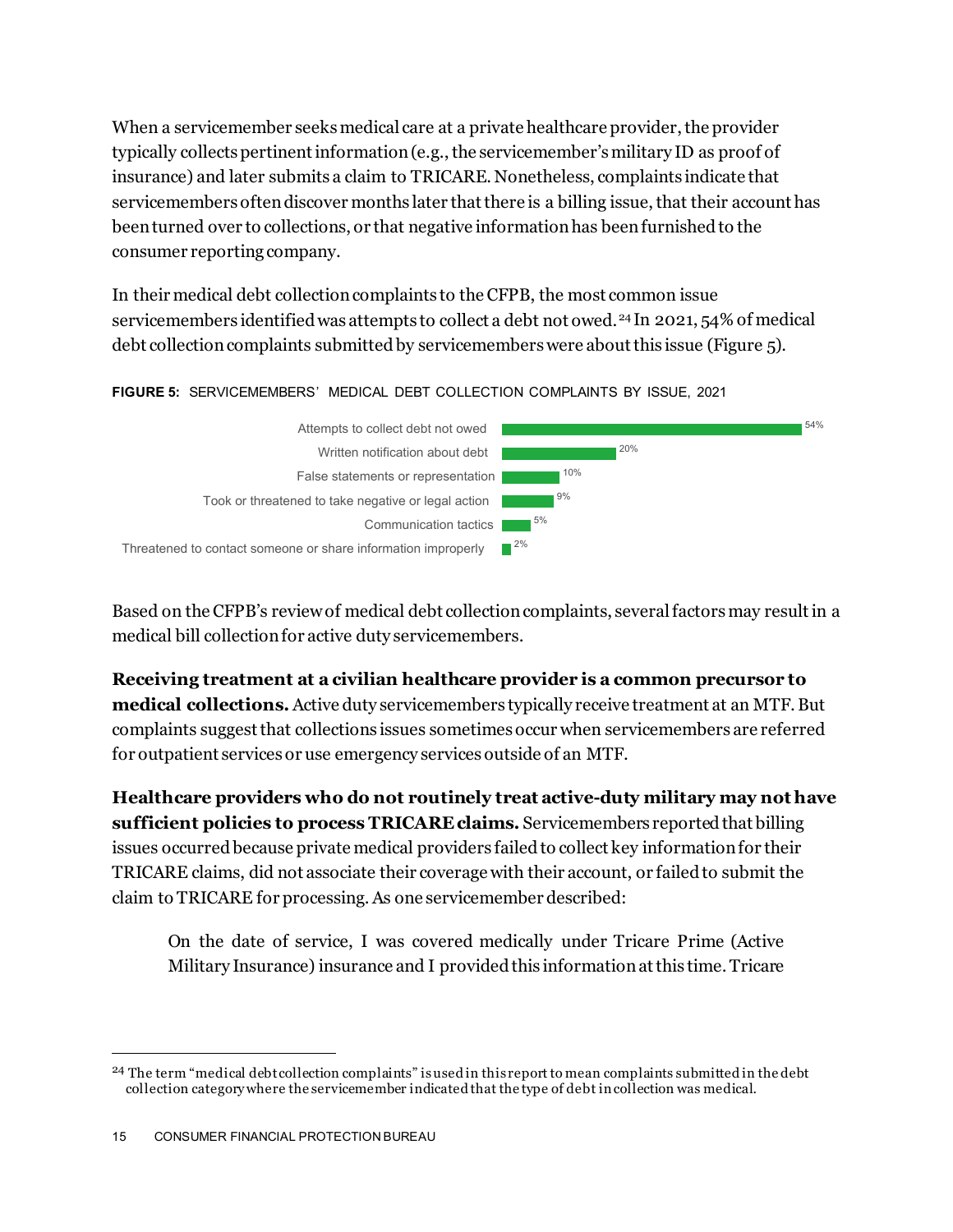was never billed by the provider. This is a provider error and has wrongfully been placed in collections.[25](#page-16-0)

Some servicemembers reported that their claims were not timely processed, and they learned of an outstanding medical bill only after receiving a collection attempt months later. Other servicemembers only learned of an outstanding debt when applying for a loan, trying to secure housing, or reviewing their credit report. For example, as a servicemember reported:

I was seen in the ER at [hospital] in [location] and needed radiology services. Upon my arrival at the ER, I completed all the necessary insurance paperwork and provided my military ID to verify Tricare coverage. When I left the ER the same day I was provided more paperwork at check out which I completed. I received one bill from [company] in May of 2020 but there was no mention of them not having my Tricare information. I also received a bill from the hospital but that was paid by Tricare and so I assumed (which I should not have done) that the radiology bill was taken care of as well because I never received another bill. In February of 2021, three separate account numbers from the same day/service were submitted to collections and showed on my credit report which dropped it by more than 70 points.[26](#page-16-1)

These breakdownsmay suggest that certain healthcare providers—or their intermediaries—do not have policies and procedures to promptly claims with TRICARE.

#### **Frequent moves, caused by a PCS, can increase the difficulty in receiving**

**information or resolving the matter.** As discussed in Section 2, servicemembers are often required to move every few years. Servicemembers may not receive medical bills, which are often mailed, before leaving their old duty station. By having to change duty stations, active-duty military members sometimes fail to receive hospital bills and notifications that are sent to their old address, leading to missed payments that can end up on their consumer report. For example, according to one servicemember:

[company 1] never reached out to me as they used an address I haven't lived in since 2018. Nor did the contact [hospital] who had the correct address as we had

<span id="page-16-0"></span><sup>&</sup>lt;sup>25</sup> Consumer Complaint 4194751[, https://www.consumerfinance.gov/data-research/consumer](https://www.consumerfinance.gov/data-research/consumer-complaints/search/detail/4194751)[complaints/search/detail/4194751.](https://www.consumerfinance.gov/data-research/consumer-complaints/search/detail/4194751) *See also* Consumer Complaint 4363454, <https://www.consumerfinance.gov/data-research/consumer-complaints/search/detail/4363454> ("I went to the

ER. I had insurance through the military Tricare prime. The visit was not billed under my insurance it was billed as though I had none. Now it's on my credit report. I've disputed it multiple times and they refuse to drop it or try to work it out.").

<span id="page-16-1"></span><sup>&</sup>lt;sup>26</sup> Consumer Complaint 4314209[, https://www.consumerfinance.gov/data-research/consumer](https://www.consumerfinance.gov/data-research/consumer-complaints/search/detail/4314209)[complaints/search/detail/4314209.](https://www.consumerfinance.gov/data-research/consumer-complaints/search/detail/4314209)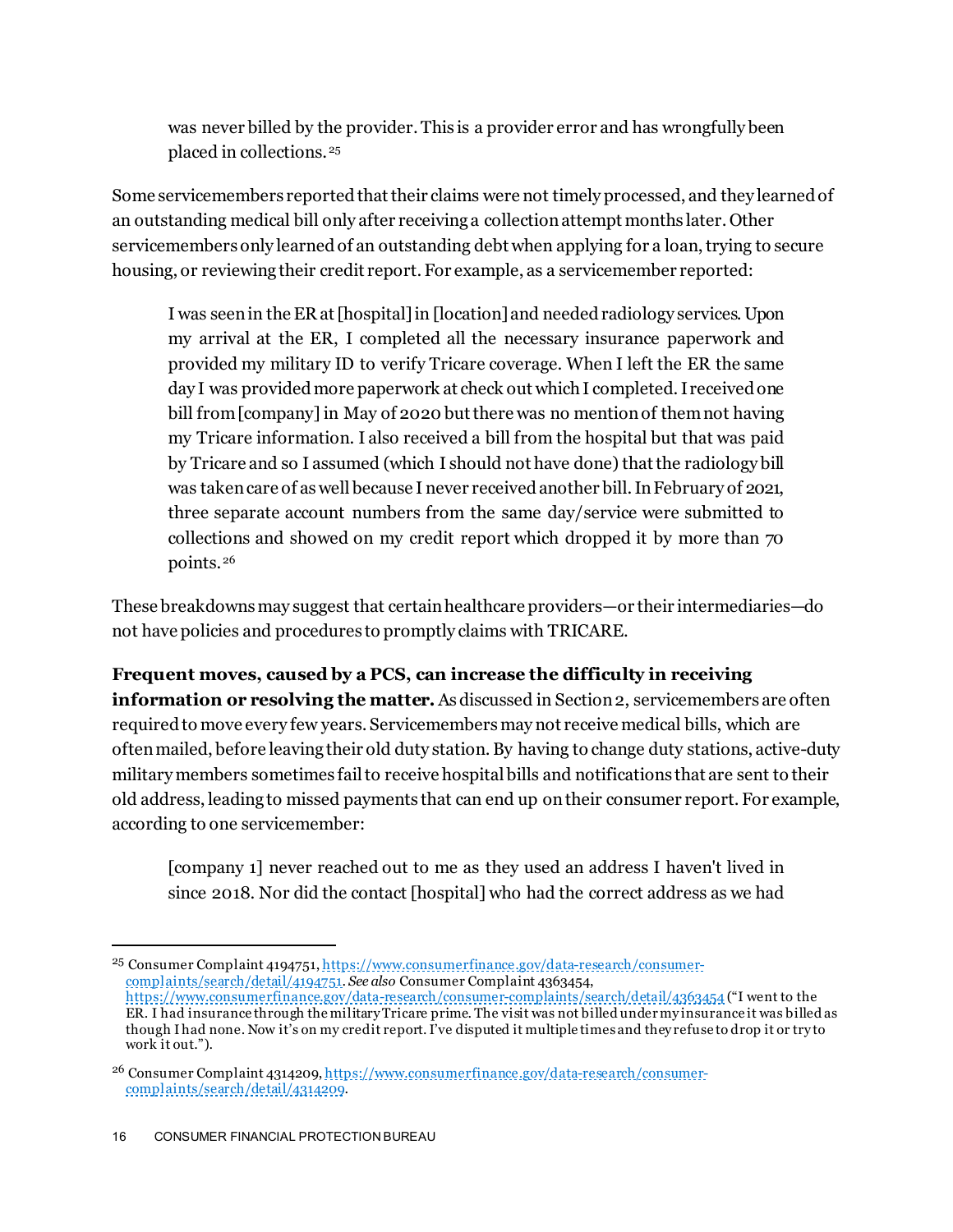been in touch. The amount owed was reported was incorrect as I had made 3 payments and was told I was good. The amount I paid yesterday due to Tricare error was \$145.00 dollars I was told that [hospital] would have debt removed as the error was not my fault and (no [one] bothered) to communicate with me that Tricare hadn't paid the remaining balance as they previously stated they would. No one not even [hospital] who know my correct address bothered to reach out to me.<sup>[27](#page-17-1)</sup>

Once a medical bill is referred to collections, servicemembers are left having to deal with the collector, the medical provider, or both. The CFPB has documented some of the troubling collection practices used by unscrupulous debt collectors and the potential ramifications for active-duty servicemembers.<sup>[28](#page-17-2)</sup>

### <span id="page-17-0"></span>3.2 Reservists and National Guard face specific challenges

Almost 800,000 Americans are serving in the National Guard or Reserves.<sup>[29](#page-17-3)</sup> Complaints indicate that National Guard members and Reservists also must take additional steps to ensure that their medical bills are paid on time.

National Guard members and Reservists only have access to fully government-paid healthcare benefits if they are either on federal orders for more than 30 days or have suffered a line of duty (LOD) injury. [30](#page-17-4) The CFPB has heard from reservists that providers do not bill the correct entity due to the confusion that reservists are not full-time military members. Instead, they often send the bill directly to the servicemember or straight to a debt collector. For example, according to one complaint:

<span id="page-17-1"></span><sup>27</sup> Consumer Complaint 4342163[, https://www.consumerfinance.gov/data-research/consumer](https://www.consumerfinance.gov/data-research/consumer-complaints/search/detail/4342163)[complaints/search/detail/4342163.](https://www.consumerfinance.gov/data-research/consumer-complaints/search/detail/4342163)

<span id="page-17-2"></span><sup>28</sup> *See e.g.,* Consumer Fin. Prot. Bureau, *Servicemembers and debt collection: Sharing your stories* (Sep. 2017), [https://www.consumerfinance.gov/about-us/blog/servicemembers-and-debt-collection-sharing-your-stories/.](https://www.consumerfinance.gov/about-us/blog/servicemembers-and-debt-collection-sharing-your-stories/)

<span id="page-17-3"></span><sup>29</sup> Dep't of Def., *Selected Reserves by Rank/Grade* (Jan. 31, 2021) https://dwp.dmdc.osd.mil/dwp/api/download?fileName=DRS\_42486\_SelRes\_202201.pdf&groupName  $=$ res $\overline{R}$ ank $\overline{G}$ rade.

<span id="page-17-4"></span><sup>&</sup>lt;sup>30</sup> National Guard members and Reservists that are not on federal orders for more than 30 days have access to only line of duty care, Transitional Assistance Management Program, or TRICARE select.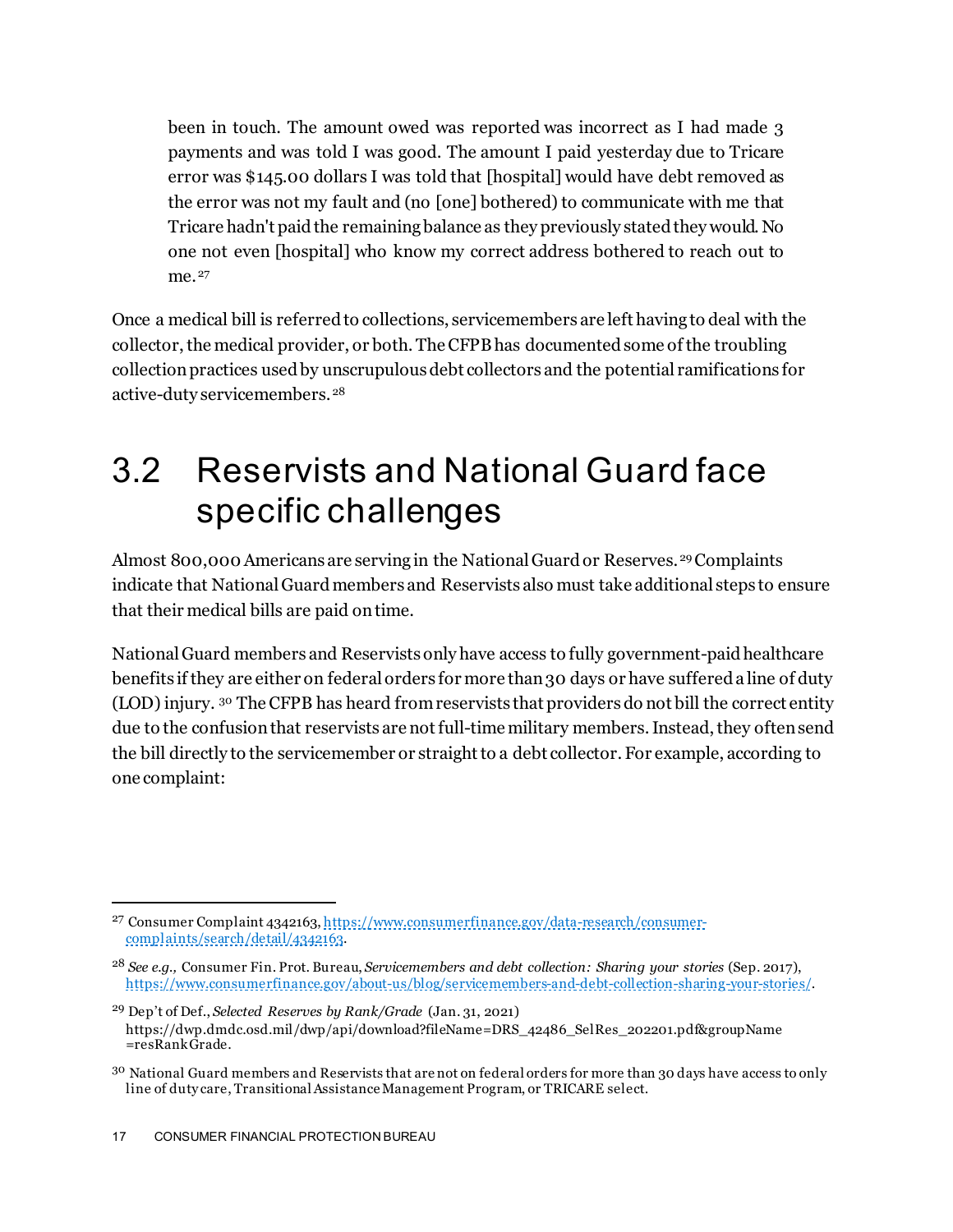2/01/2018: Dr. Visit at [hospital]. Was told I did not owe anything because insurance (Tricare Reserve/Select) would cover.

7/24/2021: Received a credit score decrease notification through [credit reporting company] service my bank provides. Learned my score had decreased 94 points due to being turned into collection agency [company] for \$124 unpaid bill with [hospital].

7/24/2021: Called by phone [hospital] and they told me that it was for the Dr. Visit on 2/01/2018. They did not update my address and therefore had the wrong address on file. I paid the \$124.33 over the phone and have received the receipt of payment statement. I never got any phone or email notification from either the [original] creditor or the collection agency. I was not expecting a bill since they said I owe nothing because insurance would cover. [31](#page-18-1)

Cycling through different insurance providers can also led to problems when National Guard members and Reservists are called to active-duty or leave active-duty and do have private insurance. Reservists may have private insurance through their full-time jobs in the civilian sector, but once they are called to active orders for 30 days or suffer a LOD injury, TRICARE becomes the primary payer. When reservists return home after their tour or injury, there can be confusion between their health insurance company and TRICARE about who is the primary payer. Reservists complainthat the provider, debt collector, and NCRCs are often poorly coordinated and unhelpfulin resolving the matter.

### <span id="page-18-0"></span>3.3 Veterans also face distinct challenges

Veterans' health insurance coverage differs fromthat of active-duty military members.[32](#page-18-2) Veterans receiving VA health care services do not pay an insurance premium; however, they

<span id="page-18-1"></span><sup>31</sup> Consumer Complaint 4582649[, https://www.consumerfinance.gov/data-research/consumer](https://www.consumerfinance.gov/data-research/consumer-complaints/search/detail/4582649)[complaints/search/detail/4582649.](https://www.consumerfinance.gov/data-research/consumer-complaints/search/detail/4582649)

<span id="page-18-2"></span><sup>32</sup> Veterans are covered by public and private health insurance sources. *See* U.S. Census Bureau, *Benefits Received by Veterans and Their Survivors: 2017* (Nov. 2021), <https://www.census.gov/content/dam/Census/library/publications/2021/demo/p70br-175.pdf> ("Nearly all veterans had health insurance in every month of 2017 (94.9 percent) with coverage through a variety of public and private health insurance sources. For example, just over one-half of veterans had private insurance. Almost twofifths of veterans had military health care benefits."). Additionally, the Veterans Choice Program is a benefit that allows eligible veterans to receive health care from a community provider rather than waiting for a VA appointment or traveling to a VA facility.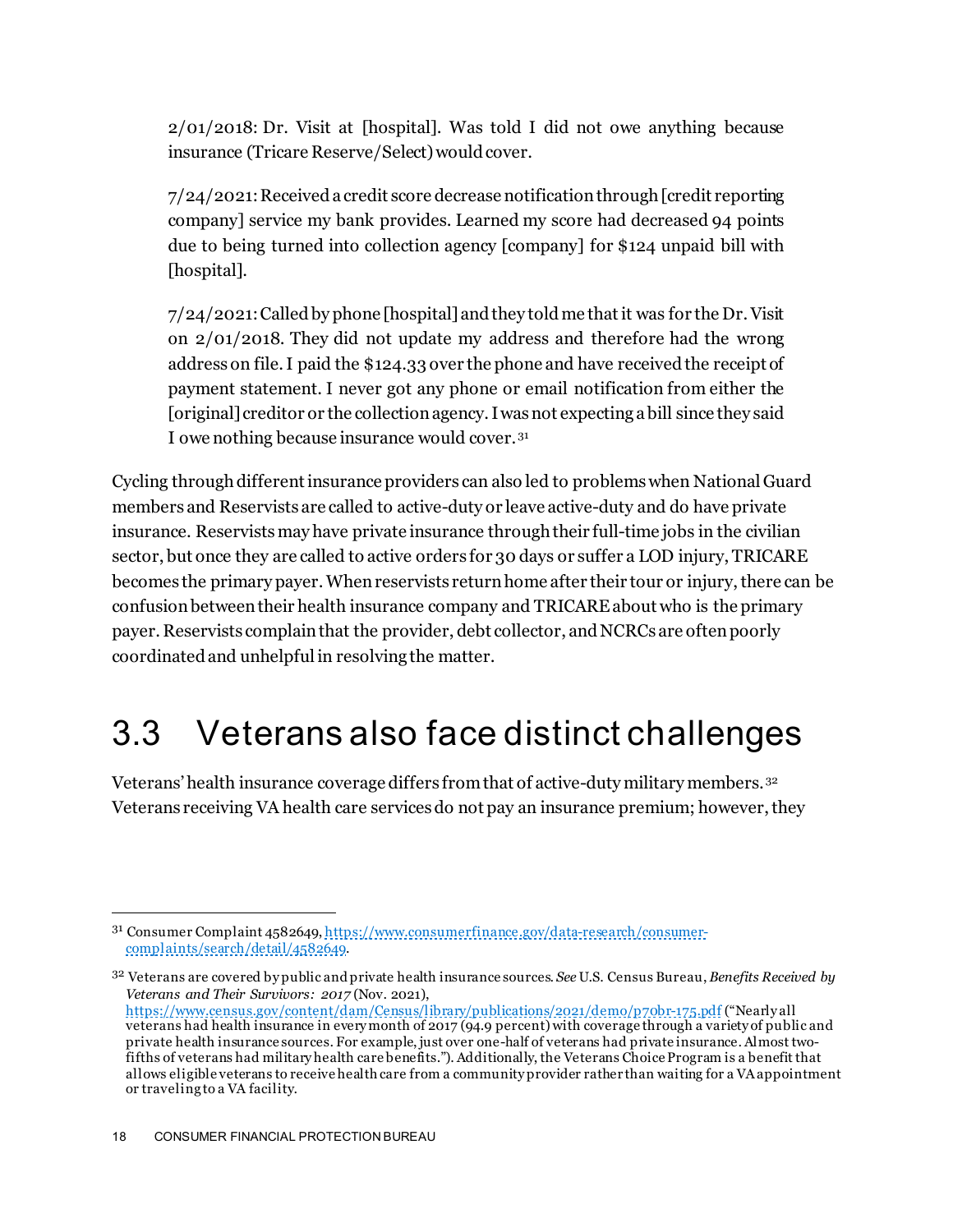generally have to cover co-pays.[33](#page-19-0)Nonetheless, under specific circumstances, veterans do not pay any out of pocket costs.[34](#page-19-1)Additionally, while the VA generally provides health care services at dedicated facilities, it may authorize care at health care providers outside of designated VA facilities if it cannot provide a necessary service and the veteran meets specific eligibility requirements.[35](#page-19-2)

Many medical debt complaints from veterans derive from their receipt of care at non-VA facilities. For example, some veterans may believe non-VA care will be paid by the VA, but they later learn that the provided care does not meet the VA standards for payment. In other cases, non-VA medical providers improperly refer bills that were paid or should have been paid by the VA to third-party collections agencies.

<span id="page-19-0"></span><sup>33</sup> *See generally* U.S. Dep't. of Veterans Affairs, VA Priority Groups (last updated: Mar. 8, 2022), [https://www.va.gov/health-care/eligibility/priority-groups/.](https://www.va.gov/health-care/eligibility/priority-groups/)

<span id="page-19-1"></span><sup>34</sup> For example, veterans do not pay for health services for injuries sustained on active-duty that are considered "service-connected." Veterans with a VA disability rating of 50% or greater receive full VA health services for all medical treatment after leaving active-duty. *See* U.S. Dep't. of Veterans Affairs, Service Connected Matrix, [https://benefits.va.gov/benefits/derivative\\_sc.asp.](https://benefits.va.gov/benefits/derivative_sc.asp)

<span id="page-19-2"></span><sup>35</sup> U.S. Dep't of Veterans Affairs. Community Care. (2021, June 28). <https://www.va.gov/COMMUNITYCARE/programs/veterans/index.asp>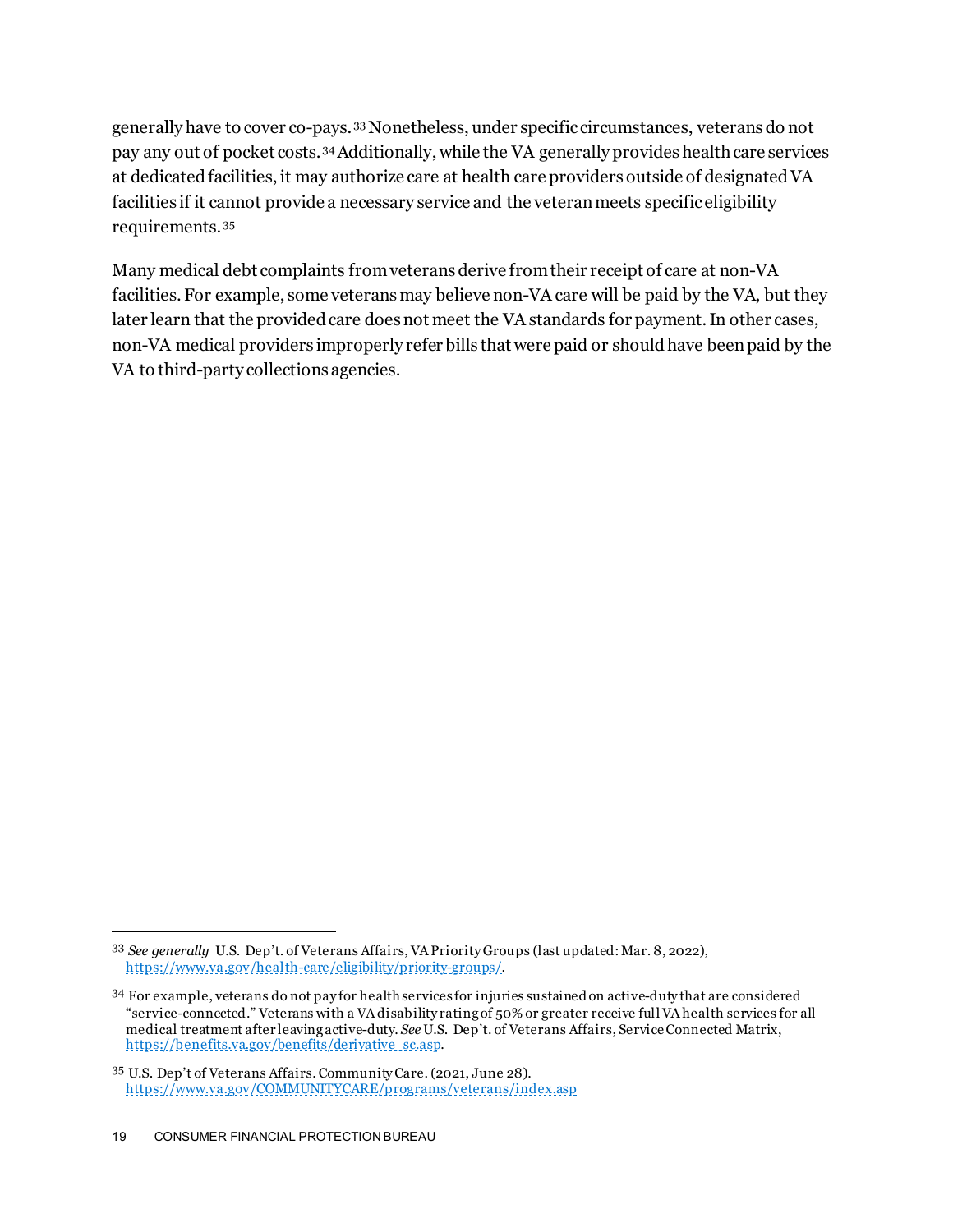## <span id="page-20-0"></span>4. Policy developments

#### VA's new credit reporting rule

Earlier this year, the Department of Veterans Affairs (VA) took a major step towards protecting veterans and their families by announcing a change to when it will report information on outstanding medical bills to NCRCs.[36](#page-20-1)Under its new rule, the VA will only report medical debt that meets all of the following standards:

- 1. The VA has exhausted all other debt collection efforts,
- 2. The VA has determined the individual responsible is not catastrophically disabled or entitled to free medical care from the VA, and
- 3. The outstanding debt is over \$25.

Approximately 530,000 allowable VA debts were previously reported annually. [37](#page-20-2) But with these changes, the VA estimates there will be a 99% reduction of unfavorable debt that it reports to NCRCs.

The VA's actions set a clear and important precedent for the health care industry. These actions will improve the lives of millions of veterans and will largely eliminate coercive credit reporting of medical bills as a debt collection technique for veterans.

<span id="page-20-1"></span><sup>36</sup> *See* Press Release, Veterans Affairs, *VA establishes new threshold for reporting benefit and medical debt* (Feb. 2022),<https://www.va.gov/opa/pressrel/pressrelease.cfm?id=5758> [hereinafter VA Press Release]. *See also* Consumer Fin. Prot. Bureau, New VA rule relieves financial distress for thousands of veterans with medical bills (Feb. 2022), [https://www.consumerfinance.gov/about-us/blog/new-va-rule-relieves-financial-distress-for](https://www.consumerfinance.gov/about-us/blog/new-va-rule-relieves-financial-distress-for-thousands-of-veterans-with-medical-bills/)[thousands-of-veterans-with-medical-bills/.](https://www.consumerfinance.gov/about-us/blog/new-va-rule-relieves-financial-distress-for-thousands-of-veterans-with-medical-bills/) *See generally* Johnny Isakson and David P. Roe, M.D. Veterans Health Care and Benefits Improvement Act of 2020, Pub. L. No. 116-315 and Threshold for Reporting VA Debts to Consumer Reporting Agencies, 87 Fed. Reg. 5693 (Feb. 2, 2022) (to be codified at 39 CFR § 1.916)

<span id="page-20-2"></span><sup>37</sup> *See* VA Press Release supra note 36.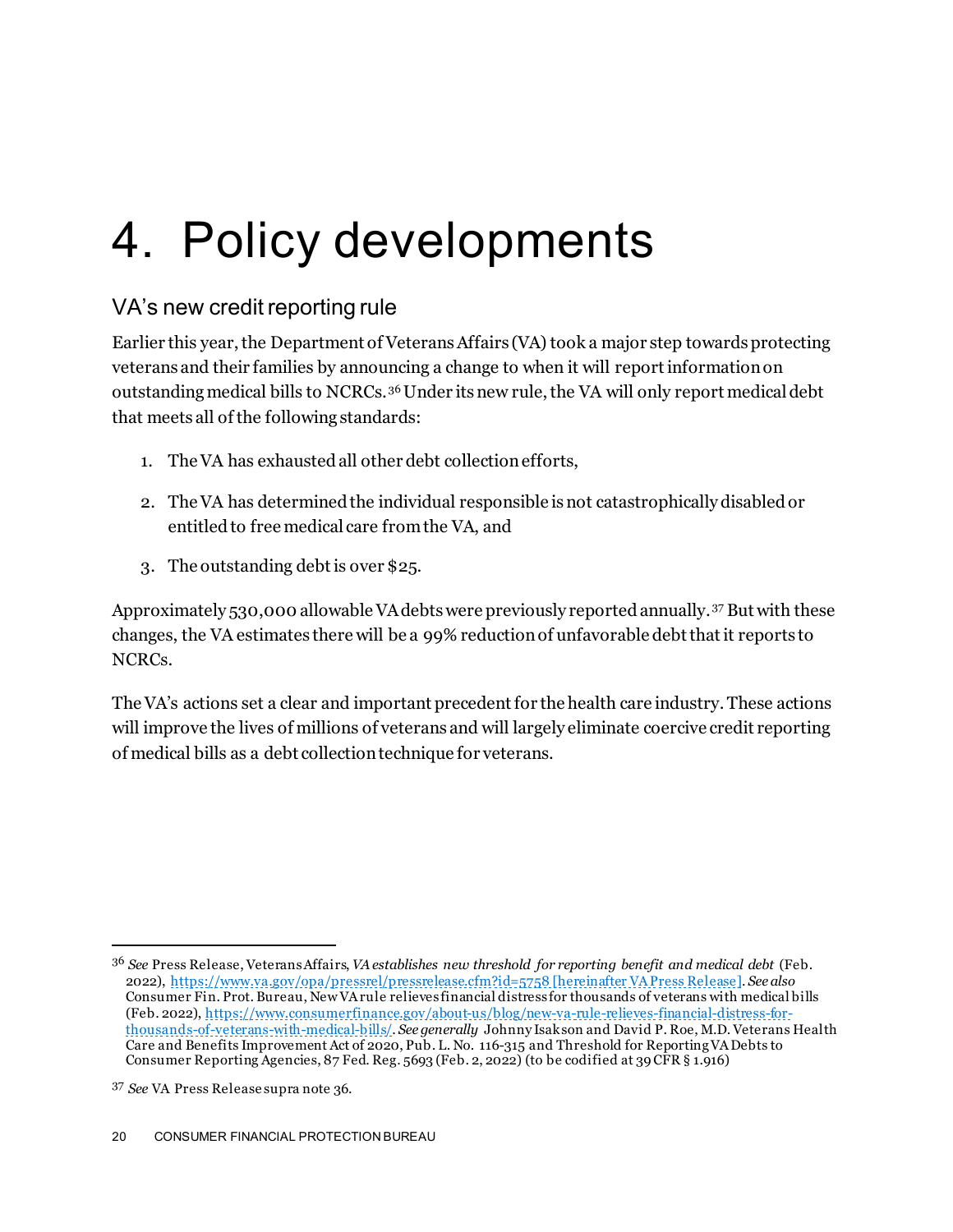#### Credit reporting announcement

In March 2022, Equifax, Experian, and TransUnion announced joint measures that would, according to the announcement, result in nearly 70 percent of paid medical debt tradelines being removed from consumers' reports.[38](#page-21-0)This announcement had three major components:

- 1. Paid medical bills would no longer be reported on credit reports, as of July 2022;
- 2. Unpaid medical bills would need to be at least one year old, twice the current standard of six months, before reporting; and
- 3. Starting in the first half of 2023, Equifax, Experian, and TransUnion will no longer include medical collection debt under \$500 on consumers' reports.

The CFPB will continue to review this announcement to determine what impact these changes will have on servicemembers.

<span id="page-21-0"></span><sup>38</sup> *See* Press Release, Equifax, *Equifax, Experian, and TransUnion Support U.S. Consumers With Changes to Medical Collection Debt Reporting* (Mar. 18, 2022), [https://investor.equifax.com/news-events/press](https://investor.equifax.com/news-events/press-releases/detail/1222/equifax-experian-and-transunion-support-u-s-consumers)[releases/detail/1222/equifax-experian-and-transunion-support-u-s-consumers](https://investor.equifax.com/news-events/press-releases/detail/1222/equifax-experian-and-transunion-support-u-s-consumers). *See also* Press Release, Experian, *Experian, Equifax, and TransUnion Support U.S. Consumers With Changes to Medical Collection Debt Reporting* (Mar. 18, 2022), [https://www.experianplc.com/media/latest-news/2022/equifax-experian-and-transunion](https://www.experianplc.com/media/latest-news/2022/equifax-experian-and-transunion-support-us-%20consumers-with-changes-to-medical-collection-debt-reporting/)[support-us- consumers-with-changes-to-medical-collection-debt-reporting/](https://www.experianplc.com/media/latest-news/2022/equifax-experian-and-transunion-support-us-%20consumers-with-changes-to-medical-collection-debt-reporting/); Press Release, TransUnion, *Equifax, Experian, and TransUnion Support U.S. Consumers With Changes to Medical Collection Debt Reporting* (Mar. 18, 2022), [https://newsroom.transunion.com/equifax-experian-and-transunion-support-us-consumers-with-changes](https://newsroom.transunion.com/equifax-experian-and-transunion-support-us-consumers-with-changes-to-%20medical-collection-debt-reporting/)[to- medical-collection-debt-reporting/.](https://newsroom.transunion.com/equifax-experian-and-transunion-support-us-consumers-with-changes-to-%20medical-collection-debt-reporting/)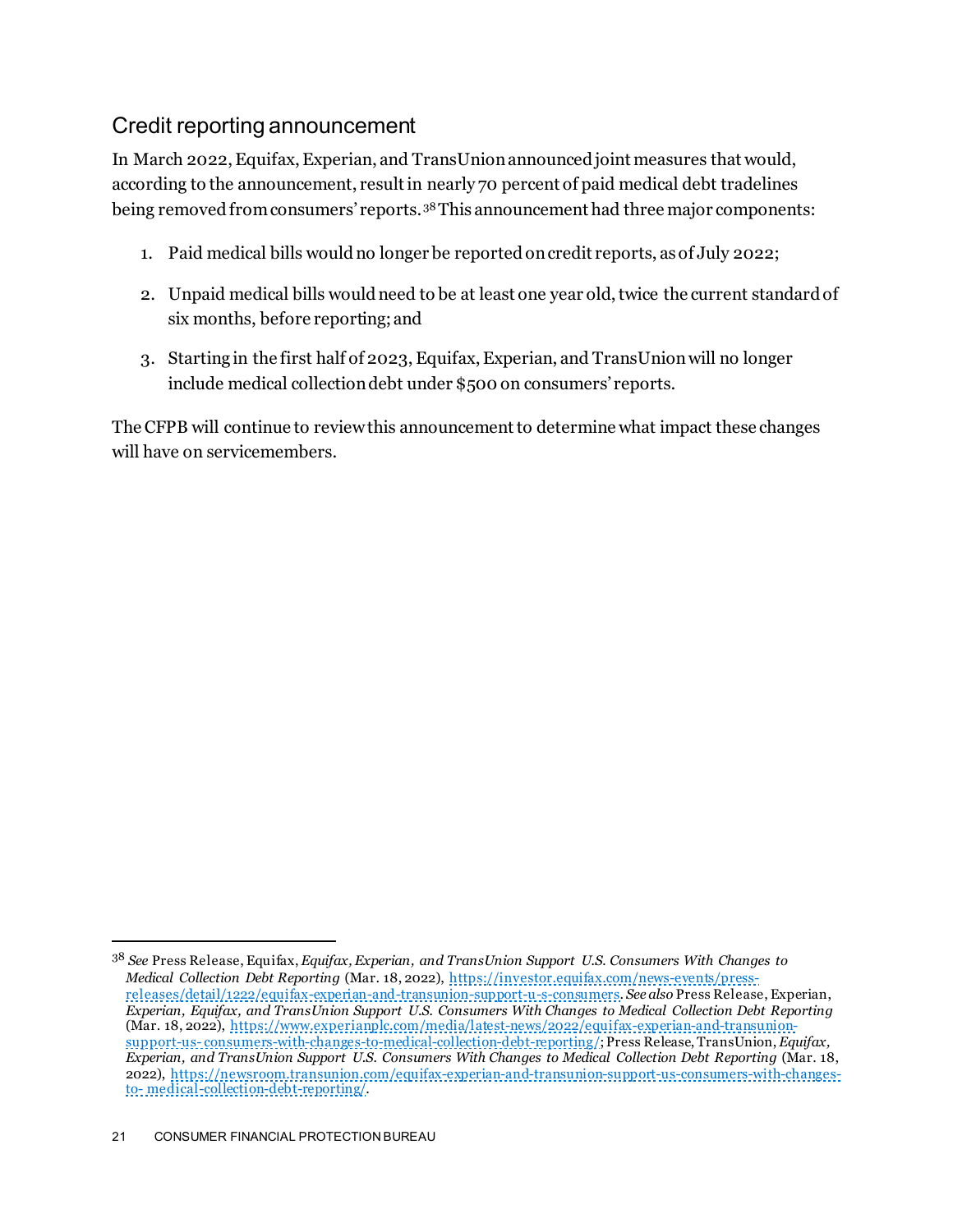## <span id="page-22-0"></span>5. Recommendations

Consistent with the findings above, the CFPB offers the following recommendations:

**More robust data is needed about the scope and impact of medical debt on servicemembers.** Perhaps due to a perception that servicemembers do not face challenges with medical debt, there is a lack of available data about the problem. These complaints raise significant concerns that medical debt is having an underappreciated and understudied effect on servicemember's financial health, which in turn can affect military readiness.

**Medical providers and third-party billing companies should have adequate systems in place to serve servicemembers (including those in the reserves and National Guard), retirees, veterans, and their families.** Complaints suggest that billing issues often occur when providers or third-party billing companies fail to work with TRICARE to get paid for the services they provided. The same issues can occur when providers or third-party billing companies fail to work with the Veterans Choice Program (VCP) for services provided to veterans. As the CFPB has noted in other contexts, collecting debts that are not actually owed can violate the Fair Debt Collection Practices Act, and furnishing information about debts that are not owed can violate the Fair Credit Reporting Act. [39](#page-22-1) 

**NCRCs should ensure servicemembers, veterans, and their families receive adequate responses to their complaints.** Federal law requires the NCRCs to conduct a review of certain complaints sent to them by the CFPB and to report their determinations and actions to the CFPB. The failure of NCRCs to timely and accurately respond to complaints takes a particular toll on military families. The CFPB will also use its authorities to meet its statutory objectives and to ensure that consumers receive sufficient responses to their complaints.

**Medical providers, as well as the NCRCs, should consider emulating recent changes by the VA.** The VA's new rule is a positive step, but complaints indicate that military families are still facing harm from medical billing and collection in other contexts. The VA's changes may be a good model for others serving servicemembers. These changes include

<span id="page-22-1"></span><sup>39</sup> *See generally* Consumer Fin. Prot. Bureau, *Bulletin 2022-01: Medical Debt Collection and Consumer Reporting Requirements in Connection with the No Surprises Act* (Feb. 2022), [https://files.consumerfinance.gov/f/documents/cfpb\\_bulletin-2022-01\\_no-surprises-act\\_2022-01.pdf](https://files.consumerfinance.gov/f/documents/cfpb_bulletin-2022-01_no-surprises-act_2022-01.pdf).